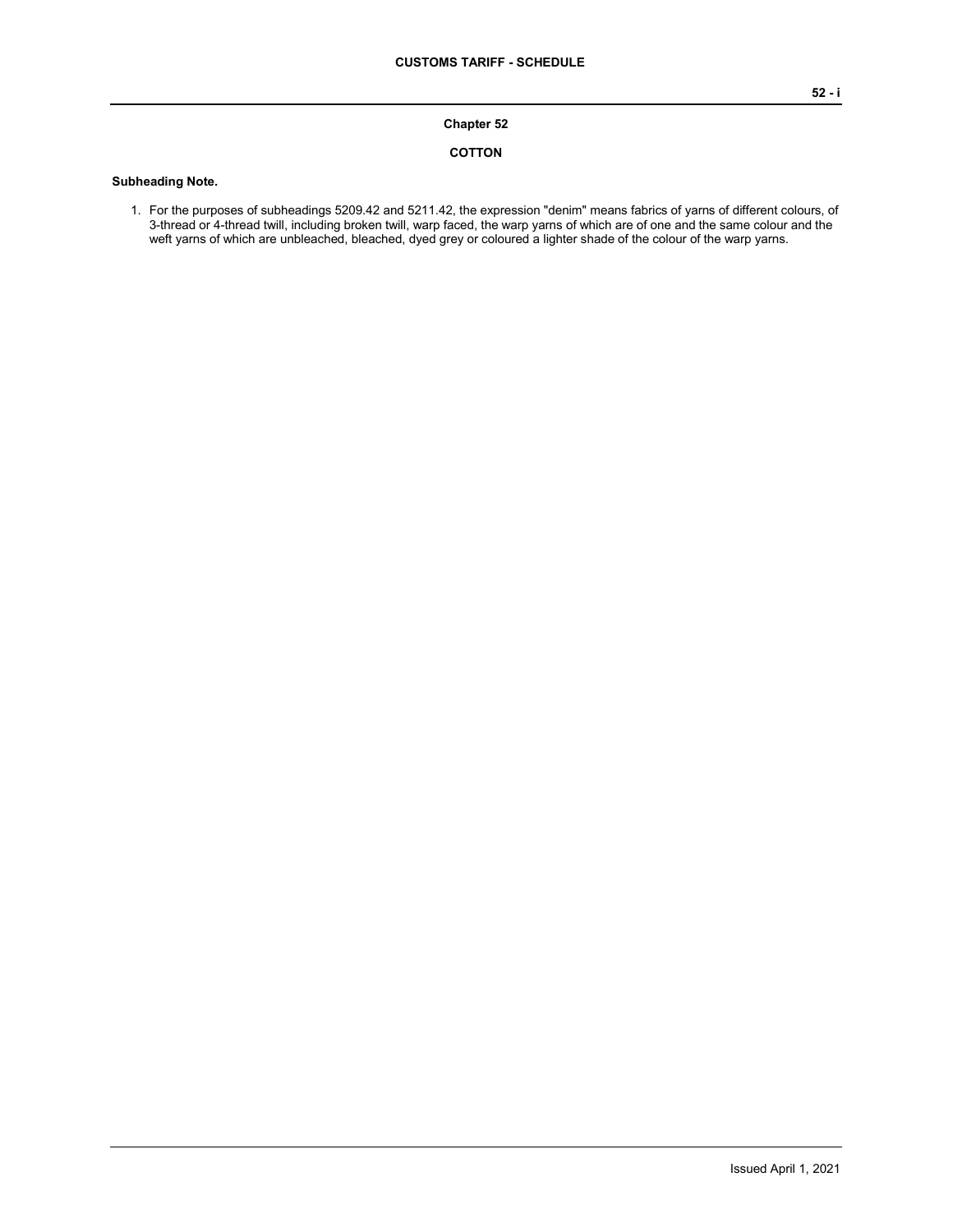| <b>Tariff</b><br>Item   | <b>SS</b> | <b>Description of Goods</b>                                  | Unit of<br>Meas. | <b>MFN</b><br><b>Tariff</b> | <b>Applicable</b><br><b>Preferential Tariffs</b>                                                                         |
|-------------------------|-----------|--------------------------------------------------------------|------------------|-----------------------------|--------------------------------------------------------------------------------------------------------------------------|
|                         |           | 5201.00.00 00 Cotton, not carded or combed.                  | KGM              | Free                        | LDCT, GPT, UST, MXT,<br>CIAT, CT, CRT, IT, NT,<br>SLT, PT, COLT, JT,<br>PAT, HNT, KRT, CEUT,<br>UAT, CPTPT,<br>UKT: Free |
| 52.02                   |           | Cotton waste (including yarn waste and garnetted stock).     |                  |                             |                                                                                                                          |
|                         |           | 5202.10.00 00 -Yarn waste (including thread waste)           | <b>KGM</b>       | Free                        | LDCT, GPT, UST, MXT,<br>CIAT, CT, CRT, IT, NT,<br>SLT, PT, COLT, JT,<br>PAT, HNT, KRT, CEUT,<br>UAT, CPTPT,<br>UKT: Free |
|                         |           | -Other:                                                      |                  |                             |                                                                                                                          |
|                         |           | 5202.91.00 00 - - Garnetted stock                            | <b>KGM</b>       | Free                        | LDCT, GPT, UST, MXT,<br>CIAT, CT, CRT, IT, NT,<br>SLT, PT, COLT, JT,<br>PAT, HNT, KRT, CEUT,<br>UAT, CPTPT,<br>UKT: Free |
| 5202.99.00 00 - - Other |           |                                                              | KGM              | Free                        | LDCT, GPT, UST, MXT,<br>CIAT, CT, CRT, IT, NT,<br>SLT, PT, COLT, JT,<br>PAT, HNT, KRT, CEUT,<br>UAT, CPTPT,<br>UKT: Free |
|                         |           | 5203.00.00 00 Cotton, carded or combed.                      | <b>KGM</b>       | Free                        | LDCT, GPT, UST, MXT,<br>CIAT, CT, CRT, IT, NT,<br>SLT, PT, COLT, JT,<br>PAT, HNT, KRT, CEUT,<br>UAT, CPTPT,<br>UKT: Free |
| 52.04                   |           | Cotton sewing thread, whether or not put up for retail sale. |                  |                             |                                                                                                                          |
|                         |           | -Not put up for retail sale:                                 |                  |                             |                                                                                                                          |
|                         |           | 5204.11.00 00 - - Containing 85% or more by weight of cotton | KGM              | Free                        | LDCT, GPT, UST, MXT,<br>CIAT, CT, CRT, IT, NT,<br>SLT, PT, COLT, JT,<br>PAT, HNT, KRT, CEUT,<br>UAT, CPTPT,<br>UKT: Free |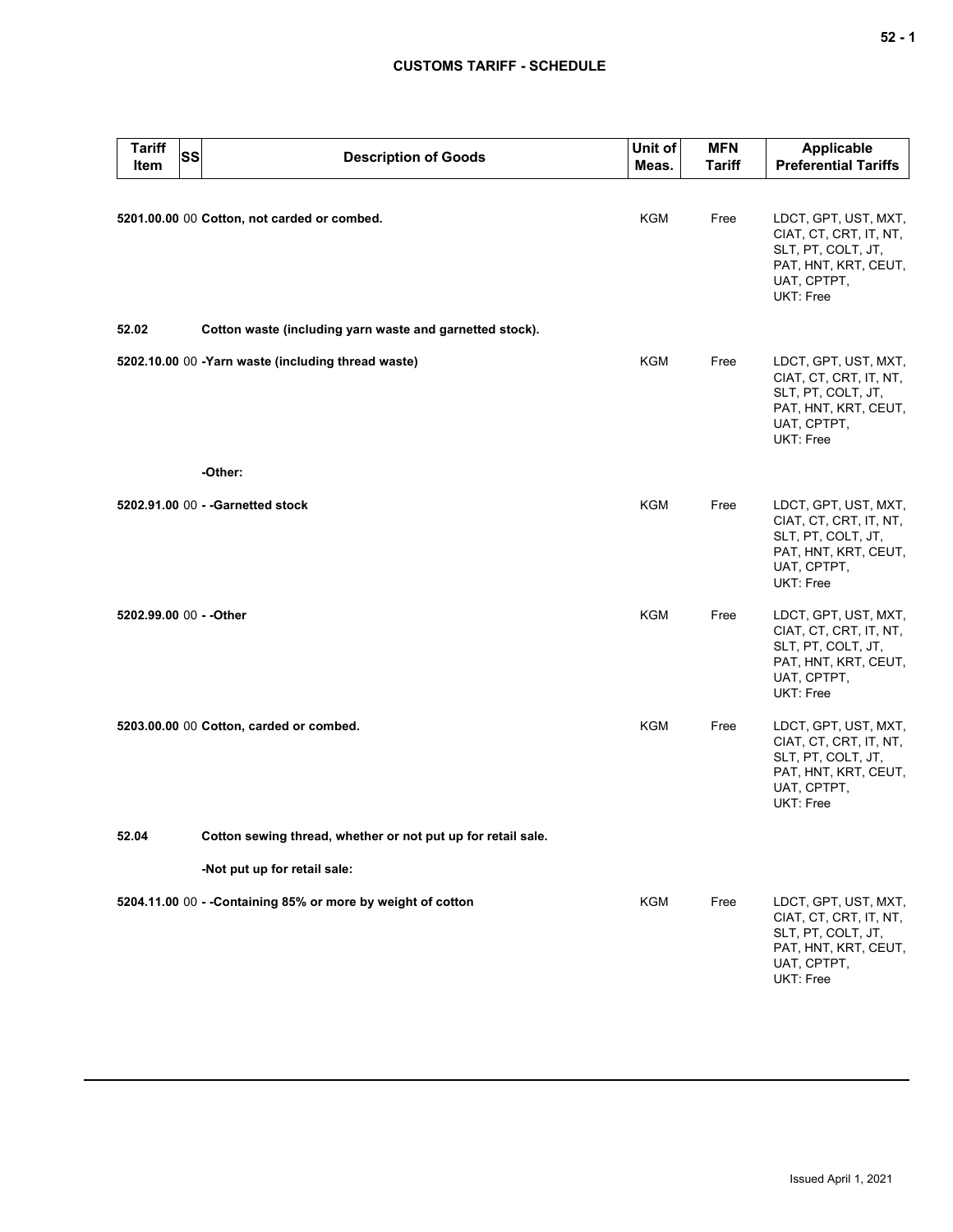| <b>Tariff</b><br>Item   | SS | <b>Description of Goods</b>                                                                                                                              | Unit of<br>Meas. | <b>MFN</b><br>Tariff | Applicable<br><b>Preferential Tariffs</b>                                                                                |
|-------------------------|----|----------------------------------------------------------------------------------------------------------------------------------------------------------|------------------|----------------------|--------------------------------------------------------------------------------------------------------------------------|
| 5204.19.00 00 - - Other |    |                                                                                                                                                          | <b>KGM</b>       | Free                 | LDCT, UST, MXT, CIAT,<br>CT, CRT, IT, NT, SLT, PT,<br>COLT, JT, PAT, HNT,<br>KRT, CEUT, UAT,<br>CPTPT, UKT: Free         |
|                         |    | 5204.20.00 00 - Put up for retail sale                                                                                                                   | KGM              | 8%                   | LDCT, UST, MXT, CIAT,<br>CT.CRT.IT.NT.SLT.PT.<br>COLT, JT, PAT, HNT,<br>KRT, CEUT, UAT,<br>CPTPT, UKT: Free              |
| 52.05                   |    | Cotton yarn (other than sewing thread), containing 85% or more by<br>weight of cotton, not put up for retail sale.                                       |                  |                      |                                                                                                                          |
|                         |    | -Single yarn, of uncombed fibres:                                                                                                                        |                  |                      |                                                                                                                          |
|                         |    | 5205.11.00 00 - - Measuring 714.29 decitex or more (not exceeding 14 metric number)                                                                      | <b>KGM</b>       | Free                 | LDCT, GPT, UST, MXT,<br>CIAT, CT, CRT, IT, NT,<br>SLT, PT, COLT, JT,<br>PAT, HNT, KRT, CEUT,<br>UAT, CPTPT,<br>UKT: Free |
|                         |    | 5205.12.00 00 - - Measuring less than 714.29 decitex but not less than 232.56 decitex<br>(exceeding 14 metric number but not exceeding 43 metric number) | <b>KGM</b>       | Free                 | LDCT, GPT, UST, MXT,<br>CIAT, CT, CRT, IT, NT,<br>SLT, PT, COLT, JT,<br>PAT, HNT, KRT, CEUT,<br>UAT, CPTPT,<br>UKT: Free |
|                         |    | 5205.13.00 00 - - Measuring less than 232.56 decitex but not less than 192.31 decitex<br>(exceeding 43 metric number but not exceeding 52 metric number) | KGM              | Free                 | LDCT, GPT, UST, MXT,<br>CIAT, CT, CRT, IT, NT,<br>SLT, PT, COLT, JT,<br>PAT, HNT, KRT, CEUT,<br>UAT, CPTPT,<br>UKT: Free |
|                         |    | 5205.14.00 00 - - Measuring less than 192.31 decitex but not less than 125 decitex<br>(exceeding 52 metric number but not exceeding 80 metric number)    | KGM              | Free                 | LDCT, GPT, UST, MXT,<br>CIAT, CT, CRT, IT, NT,<br>SLT, PT, COLT, JT,<br>PAT, HNT, KRT, CEUT,<br>UAT, CPTPT,<br>UKT: Free |
|                         |    | 5205.15.00 00 - - Measuring less than 125 decitex (exceeding 80 metric number)                                                                           | <b>KGM</b>       | Free                 | LDCT, GPT, UST, MXT,<br>CIAT, CT, CRT, IT, NT,<br>SLT, PT, COLT, JT,<br>PAT, HNT, KRT, CEUT,<br>UAT, CPTPT,<br>UKT: Free |

**-Single yarn, of combed fibres:**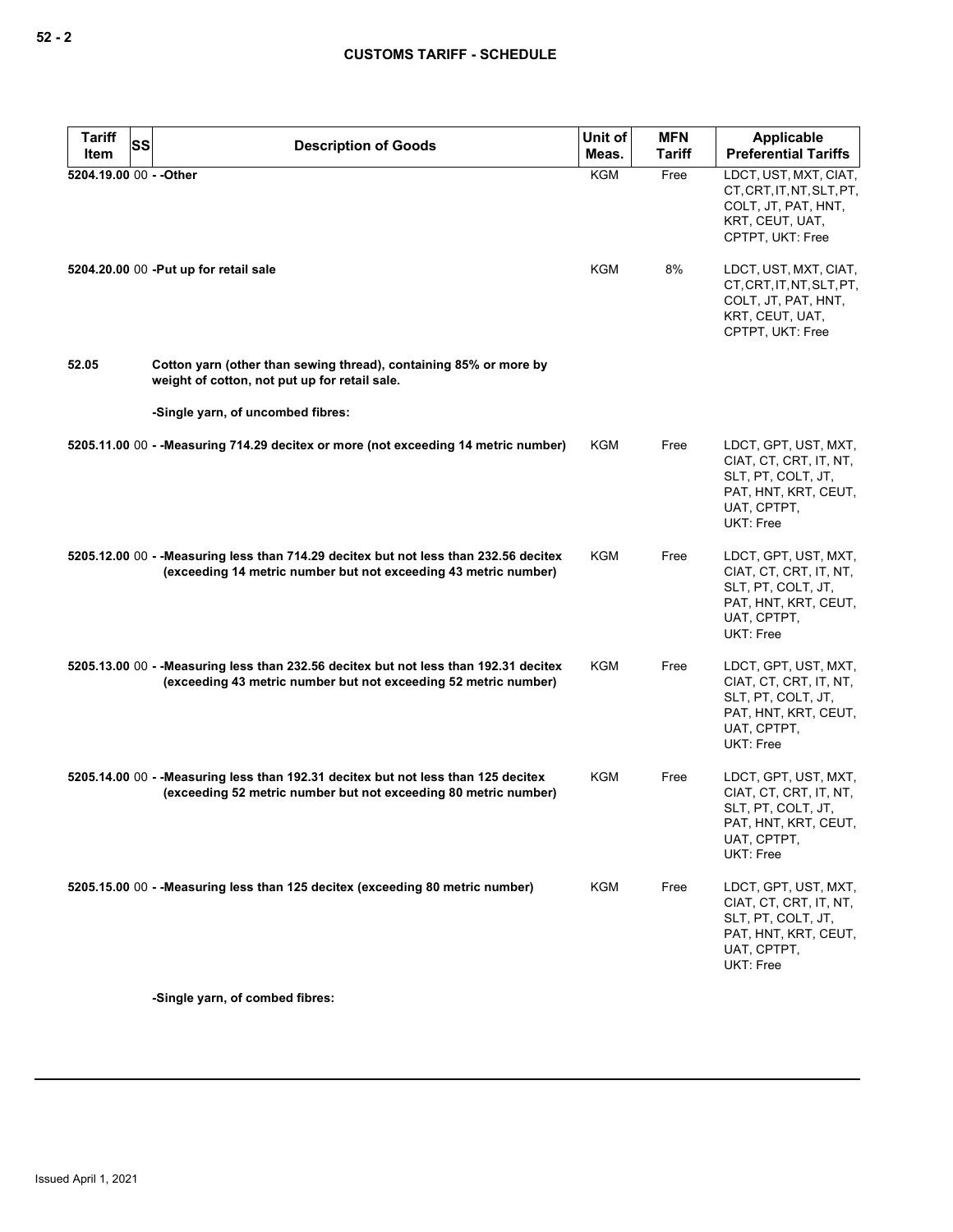| Tariff<br>SS<br>Item | <b>Description of Goods</b>                                                                                                                              | Unit of<br>Meas. | <b>MFN</b><br><b>Tariff</b> | <b>Applicable</b><br><b>Preferential Tariffs</b>                                                                         |
|----------------------|----------------------------------------------------------------------------------------------------------------------------------------------------------|------------------|-----------------------------|--------------------------------------------------------------------------------------------------------------------------|
|                      | 5205.21.00 00 - - Measuring 714.29 decitex or more (not exceeding 14 metric number)                                                                      | KGM              | Free                        | LDCT, GPT, UST, MXT,<br>CIAT, CT, CRT, IT, NT,<br>SLT, PT, COLT, JT,<br>PAT, HNT, KRT, CEUT,                             |
|                      | 5205.22.00 00 - -Measuring less than 714.29 decitex but not less than 232.56 decitex                                                                     | KGM              | Free                        | UAT, CPTPT,<br>UKT: Free<br>LDCT, GPT, UST, MXT,                                                                         |
|                      | (exceeding 14 metric number but not exceeding 43 metric number)                                                                                          |                  |                             | CIAT, CT, CRT, IT, NT,<br>SLT, PT, COLT, JT,<br>PAT, HNT, KRT, CEUT,<br>UAT, CPTPT,<br>UKT: Free                         |
|                      | 5205.23.00 00 - - Measuring less than 232.56 decitex but not less than 192.31 decitex<br>(exceeding 43 metric number but not exceeding 52 metric number) | KGM              | Free                        | LDCT, GPT, UST, MXT,<br>CIAT, CT, CRT, IT, NT,<br>SLT, PT, COLT, JT,<br>PAT, HNT, KRT, CEUT,<br>UAT, CPTPT,<br>UKT: Free |
|                      | 5205.24.00 00 - - Measuring less than 192.31 decitex but not less than 125 decitex<br>(exceeding 52 metric number but not exceeding 80 metric number)    | KGM              | Free                        | LDCT, GPT, UST, MXT,<br>CIAT, CT, CRT, IT, NT,<br>SLT, PT, COLT, JT,<br>PAT, HNT, KRT, CEUT,<br>UAT, CPTPT,<br>UKT: Free |
|                      | 5205.26.00 00 - -Measuring less than 125 decitex but not less than 106.38 decitex<br>(exceeding 80 metric number but not exceeding 94 metric number)     | <b>KGM</b>       | Free                        | LDCT, GPT, UST, MXT,<br>CIAT, CT, CRT, IT, NT,<br>SLT, PT, COLT, JT,<br>PAT, HNT, KRT, CEUT,<br>UAT, CPTPT,<br>UKT: Free |
|                      | 5205.27.00 00 - - Measuring less than 106.38 decitex but not less than 83.33 decitex<br>(exceeding 94 metric number but not exceeding 120 metric number) | KGM              | Free                        | LDCT, GPT, UST, MXT,<br>CIAT, CT, CRT, IT, NT,<br>SLT, PT, COLT, JT,<br>PAT, HNT, KRT, CEUT,<br>UAT, CPTPT,<br>UKT: Free |
|                      | 5205.28.00 00 - - Measuring less than 83.33 decitex (exceeding 120 metric number)                                                                        | <b>KGM</b>       | Free                        | LDCT, GPT, UST, MXT,<br>CIAT, CT, CRT, IT, NT,<br>SLT, PT, COLT, JT,<br>PAT, HNT, KRT, CEUT,<br>UAT, CPTPT,<br>UKT: Free |
|                      | -Multiple (folded) or cabled yarn, of uncombed fibres:                                                                                                   |                  |                             |                                                                                                                          |
|                      | 5205.31.00 00 - - Measuring per single yarn 714.29 decitex or more (not exceeding<br>14 metric number per single yarn)                                   | KGM              | Free                        | LDCT, GPT, UST, MXT,<br>CIAT, CT, CRT, IT, NT,<br>SLT, PT, COLT, JT,<br>PAT, HNT, KRT, CEUT,<br>UAT, CPTPT,<br>UKT: Free |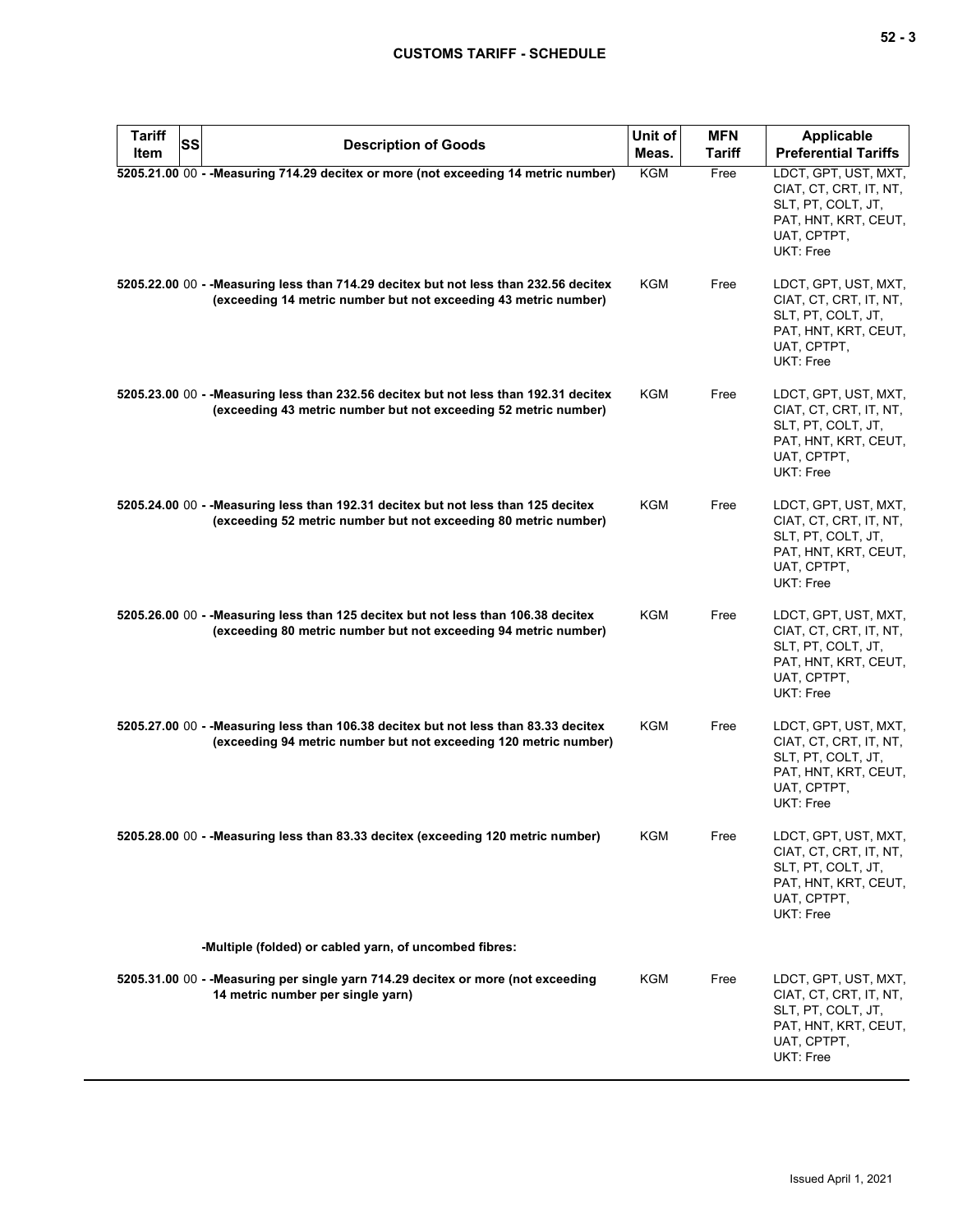| <b>Tariff</b><br><b>SS</b><br>Item | <b>Description of Goods</b>                                                                                                                                                                 | Unit of<br>Meas. | <b>MFN</b><br><b>Tariff</b> | Applicable<br><b>Preferential Tariffs</b>                                                                                       |
|------------------------------------|---------------------------------------------------------------------------------------------------------------------------------------------------------------------------------------------|------------------|-----------------------------|---------------------------------------------------------------------------------------------------------------------------------|
|                                    | 5205.32.00 00 - - Measuring per single yarn less than 714.29 decitex but not less than<br>232.56 decitex (exceeding 14 metric number but not exceeding<br>43 metric number per single yarn) | <b>KGM</b>       | Free                        | LDCT, GPT, UST, MXT,<br>CIAT, CT, CRT, IT, NT,<br>SLT, PT, COLT, JT,<br>PAT, HNT, KRT, CEUT,<br>UAT, CPTPT,<br>UKT: Free        |
|                                    | 5205.33.00 00 - - Measuring per single yarn less than 232.56 decitex but not less than<br>192.31 decitex (exceeding 43 metric number but not exceeding<br>52 metric number per single yarn) | KGM              | Free                        | LDCT, GPT, UST, MXT,<br>CIAT, CT, CRT, IT, NT,<br>SLT, PT, COLT, JT,<br>PAT, HNT, KRT, CEUT,<br>UAT, CPTPT,<br>UKT: Free        |
|                                    | 5205.34.00 00 - - Measuring per single yarn less than 192.31 decitex but not less than<br>125 decitex (exceeding 52 metric number but not exceeding 80 metric<br>number per single yarn)    | KGM              | Free                        | LDCT, GPT, UST, MXT,<br>CIAT, CT, CRT, IT, NT,<br>SLT, PT, COLT, JT,<br>PAT, HNT, KRT, CEUT,<br>UAT, CPTPT,<br>UKT: Free        |
|                                    | 5205.35.00 00 - - Measuring per single yarn less than 125 decitex (exceeding 80 metric<br>number per single yarn)                                                                           | KGM              | Free                        | LDCT, GPT, UST, MXT,<br>CIAT, CT, CRT, IT, NT,<br>SLT, PT, COLT, JT,<br>PAT, HNT, KRT, CEUT,<br>UAT, CPTPT,<br>UKT: Free        |
|                                    | -Multiple (folded) or cabled yarn, of combed fibres:                                                                                                                                        |                  |                             |                                                                                                                                 |
|                                    | 5205.41.00 00 - - Measuring per single yarn 714.29 decitex or more (not exceeding<br>14 metric number per single yarn)                                                                      | KGM              | Free                        | LDCT, GPT, UST, MXT,<br>CIAT, CT, CRT, IT, NT,<br>SLT, PT, COLT, JT,<br>PAT, HNT, KRT, CEUT,<br>UAT, CPTPT,<br>UKT: Free        |
|                                    | 5205.42.00 00 - - Measuring per single yarn less than 714.29 decitex but not less than<br>232.56 decitex (exceeding 14 metric number but not exceeding<br>43 metric number per single yarn) | KGM              | Free                        | LDCT, GPT, UST, MXT,<br>CIAT, CT, CRT, IT, NT,<br>SLT, PT, COLT, JT,<br>PAT, HNT, KRT, CEUT,<br>UAT, CPTPT,<br><b>UKT: Free</b> |
|                                    | 5205.43.00 00 - - Measuring per single yarn less than 232.56 decitex but not less than<br>192.31 decitex (exceeding 43 metric number but not exceeding<br>52 metric number per single yarn) | KGM              | Free                        | LDCT, GPT, UST, MXT,<br>CIAT, CT, CRT, IT, NT,<br>SLT, PT, COLT, JT,<br>PAT, HNT, KRT, CEUT,<br>UAT, CPTPT,<br>UKT: Free        |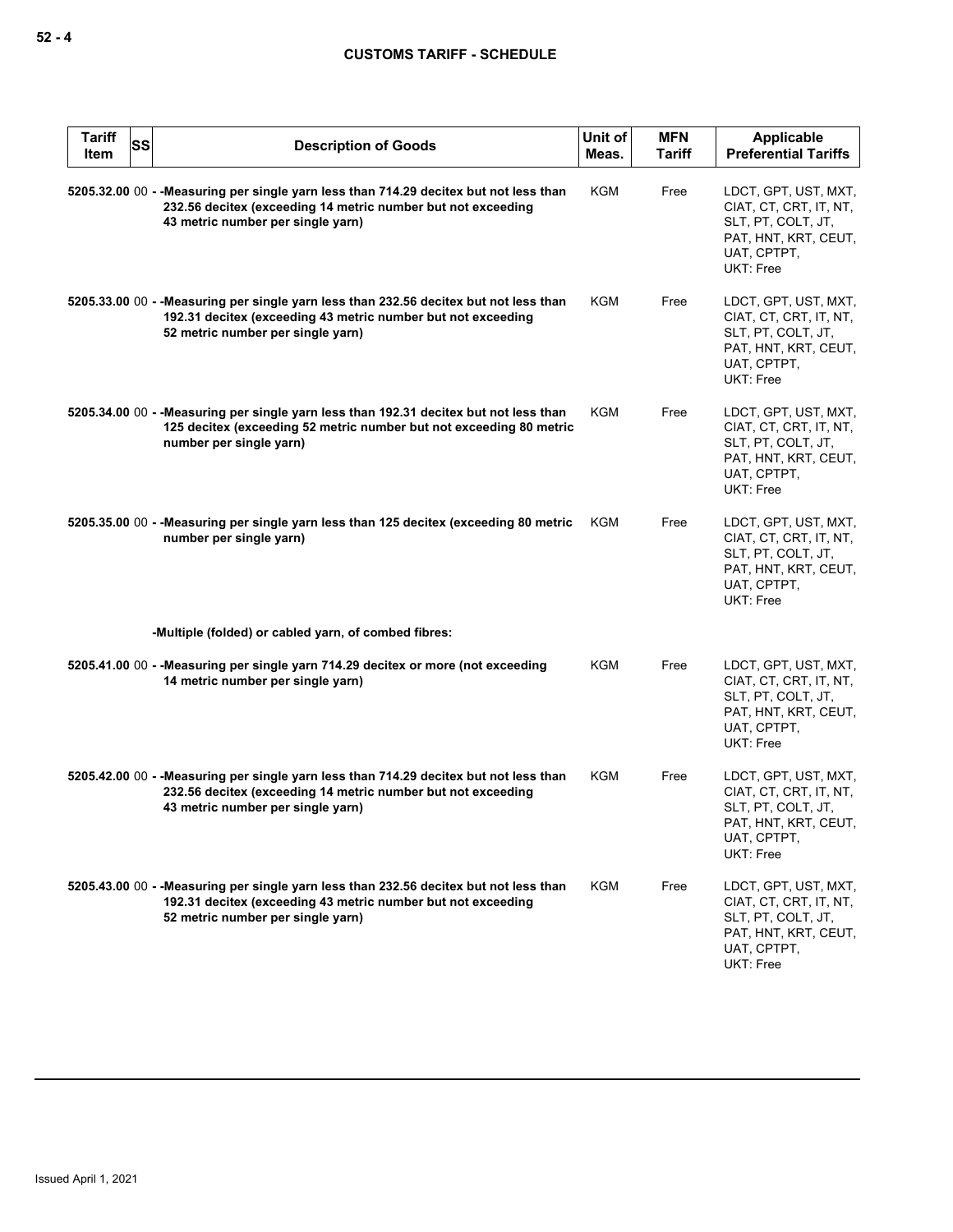| <b>Tariff</b><br>Item | <b>SS</b> | <b>Description of Goods</b>                                                                                                                                                                 | Unit of<br>Meas. | <b>MFN</b><br><b>Tariff</b> | <b>Applicable</b><br><b>Preferential Tariffs</b>                                                                         |
|-----------------------|-----------|---------------------------------------------------------------------------------------------------------------------------------------------------------------------------------------------|------------------|-----------------------------|--------------------------------------------------------------------------------------------------------------------------|
|                       |           | 5205.44.00 00 - - Measuring per single yarn less than 192.31 decitex but not less than<br>125 decitex (exceeding 52 metric number but not exceeding 80 metric<br>number per single yarn)    | <b>KGM</b>       | Free                        | LDCT, GPT, UST, MXT,<br>CIAT, CT, CRT, IT, NT,<br>SLT, PT, COLT, JT,<br>PAT, HNT, KRT, CEUT,<br>UAT, CPTPT,<br>UKT: Free |
|                       |           | 5205.46.00 00 - - Measuring per single yarn less than 125 decitex but not less than<br>106.38 decitex (exceeding 80 metric number but not exceeding<br>94 metric number per single yarn)    | KGM              | Free                        | LDCT, GPT, UST, MXT,<br>CIAT, CT, CRT, IT, NT,<br>SLT, PT, COLT, JT,<br>PAT, HNT, KRT, CEUT,<br>UAT, CPTPT,<br>UKT: Free |
|                       |           | 5205.47.00 00 - - Measuring per single yarn less than 106.38 decitex but not less than<br>83.33 decitex (exceeding 94 metric number but not exceeding<br>120 metric number per single yarn) | KGM              | Free                        | LDCT, GPT, UST, MXT,<br>CIAT, CT, CRT, IT, NT,<br>SLT, PT, COLT, JT,<br>PAT, HNT, KRT, CEUT,<br>UAT, CPTPT,<br>UKT: Free |
|                       |           | 5205.48.00 00 - - Measuring per single yarn less than 83.33 decitex (exceeding<br>120 metric number per single yarn)                                                                        | KGM              | Free                        | LDCT, GPT, UST, MXT,<br>CIAT, CT, CRT, IT, NT,<br>SLT, PT, COLT, JT,<br>PAT, HNT, KRT, CEUT,<br>UAT, CPTPT,<br>UKT: Free |
| 52.06                 |           | Cotton yarn (other than sewing thread), containing less than 85% by<br>weight of cotton, not put up for retail sale.                                                                        |                  |                             |                                                                                                                          |
|                       |           | -Single yarn, of uncombed fibres:                                                                                                                                                           |                  |                             |                                                                                                                          |
|                       |           | 5206.11.00 00 - - Measuring 714.29 decitex or more (not exceeding 14 metric number)                                                                                                         | <b>KGM</b>       | Free                        | LDCT, UST, MXT, CIAT,<br>CT, CRT, IT, NT, SLT, PT,<br>COLT, JT, PAT, HNT,<br>KRT, CEUT, UAT,<br>CPTPT, UKT: Free         |
|                       |           | 5206.12.00 00 - - Measuring less than 714.29 decitex but not less than 232.56 decitex<br>(exceeding 14 metric number but not exceeding 43 metric number)                                    | <b>KGM</b>       | Free                        | LDCT, UST, MXT, CIAT,<br>CT.CRT.IT.NT.SLT.PT.<br>COLI, JI, PAI, HNI,<br>KRT, CEUT, UAT,<br>CPTPT, UKT: Free              |
|                       |           | 5206.13.00 00 - - Measuring less than 232.56 decitex but not less than 192.31 decitex<br>(exceeding 43 metric number but not exceeding 52 metric number)                                    | KGM              | Free                        | LDCT, UST, MXT, CIAT,<br>CT, CRT, IT, NT, SLT, PT,<br>COLT, JT, PAT, HNT,<br>KRT, CEUT, UAT,<br>CPTPT, UKT: Free         |
|                       |           | 5206.14.00 00 - - Measuring less than 192.31 decitex but not less than 125 decitex<br>(exceeding 52 metric number but not exceeding 80 metric number)                                       | <b>KGM</b>       | Free                        | LDCT, GPT, UST, MXT,<br>CIAT, CT, CRT, IT, NT,<br>SLT, PT, COLT, JT,<br>PAT, HNT, KRT, CEUT,<br>UAT, CPTPT,<br>UKT: Free |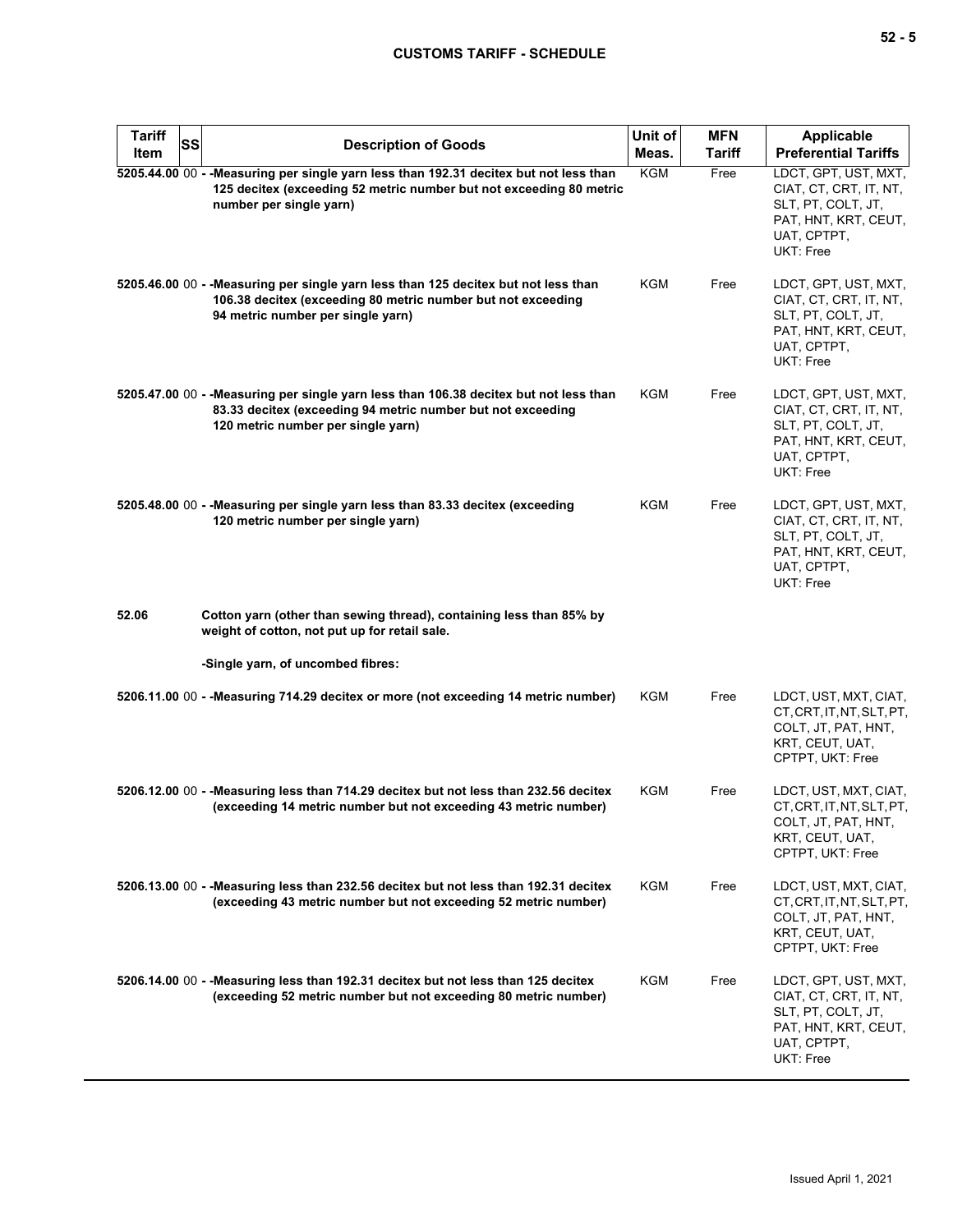| <b>Tariff</b><br><b>SS</b><br>Item | <b>Description of Goods</b>                                                                                                                                                                 | Unit of<br>Meas. | <b>MFN</b><br><b>Tariff</b> | <b>Applicable</b><br><b>Preferential Tariffs</b>                                                                         |
|------------------------------------|---------------------------------------------------------------------------------------------------------------------------------------------------------------------------------------------|------------------|-----------------------------|--------------------------------------------------------------------------------------------------------------------------|
|                                    | 5206.15.00 00 - - Measuring less than 125 decitex (exceeding 80 metric number)                                                                                                              | KGM              | Free                        | LDCT, GPT, UST, MXT,<br>CIAT, CT, CRT, IT, NT,<br>SLT, PT, COLT, JT,<br>PAT, HNT, KRT, CEUT,<br>UAT, CPTPT,<br>UKT: Free |
|                                    | -Single yarn, of combed fibres:                                                                                                                                                             |                  |                             |                                                                                                                          |
|                                    | 5206.21.00 00 - - Measuring 714.29 decitex or more (not exceeding 14 metric number)                                                                                                         | KGM              | Free                        | LDCT, UST, MXT, CIAT,<br>CT, CRT, IT, NT, SLT, PT,<br>COLT, JT, PAT, HNT,<br>KRT, CEUT, UAT,<br>CPTPT, UKT: Free         |
|                                    | 5206.22.00 00 - - Measuring less than 714.29 decitex but not less than 232.56 decitex<br>(exceeding 14 metric number but not exceeding 43 metric number)                                    | KGM              | Free                        | LDCT, UST, MXT, CIAT,<br>CT, CRT, IT, NT, SLT, PT,<br>COLT, JT, PAT, HNT,<br>KRT, CEUT, UAT,<br>CPTPT, UKT: Free         |
|                                    | 5206.23.00 00 - - Measuring less than 232.56 decitex but not less than 192.31 decitex<br>(exceeding 43 metric number but not exceeding 52 metric number)                                    | <b>KGM</b>       | Free                        | LDCT, UST, MXT, CIAT,<br>CT, CRT, IT, NT, SLT, PT,<br>COLT, JT, PAT, HNT,<br>KRT, CEUT, UAT,<br>CPTPT, UKT: Free         |
|                                    | 5206.24.00 00 - - Measuring less than 192.31 decitex but not less than 125 decitex<br>(exceeding 52 metric number but not exceeding 80 metric number)                                       | <b>KGM</b>       | Free                        | LDCT, GPT, UST, MXT,<br>CIAT, CT, CRT, IT, NT,<br>SLT, PT, COLT, JT,<br>PAT, HNT, KRT, CEUT,<br>UAT, CPTPT,<br>UKT: Free |
|                                    | 5206.25.00 00 - - Measuring less than 125 decitex (exceeding 80 metric number)                                                                                                              | KGM              | Free                        | LDCT, GPT, UST, MXT,<br>CIAT, CT, CRT, IT, NT,<br>SLT, PT, COLT, JT,<br>PAT, HNT, KRT, CEUT,<br>UAT, CPTPT,<br>UKT: Free |
|                                    | -Multiple (folded) or cabled yarn, of uncombed fibres:                                                                                                                                      |                  |                             |                                                                                                                          |
|                                    | 5206.31.00 00 - - Measuring per single yarn 714.29 decitex or more (not exceeding<br>14 metric number per single yarn)                                                                      | KGM              | Free                        | LDCT, UST, MXT, CIAT,<br>CT.CRT.IT.NT.SLT.PT.<br>COLT, JT, PAT, HNT,<br>KRT, CEUT, UAT,<br>CPTPT, UKT: Free              |
|                                    | 5206.32.00 00 - - Measuring per single yarn less than 714.29 decitex but not less than<br>232.56 decitex (exceeding 14 metric number but not exceeding<br>43 metric number per single yarn) | KGM              | Free                        | LDCT, UST, MXT, CIAT,<br>CT.CRT.IT.NT.SLT.PT.<br>COLT, JT, PAT, HNT,<br>KRT, CEUT, UAT,<br>CPTPT, UKT: Free              |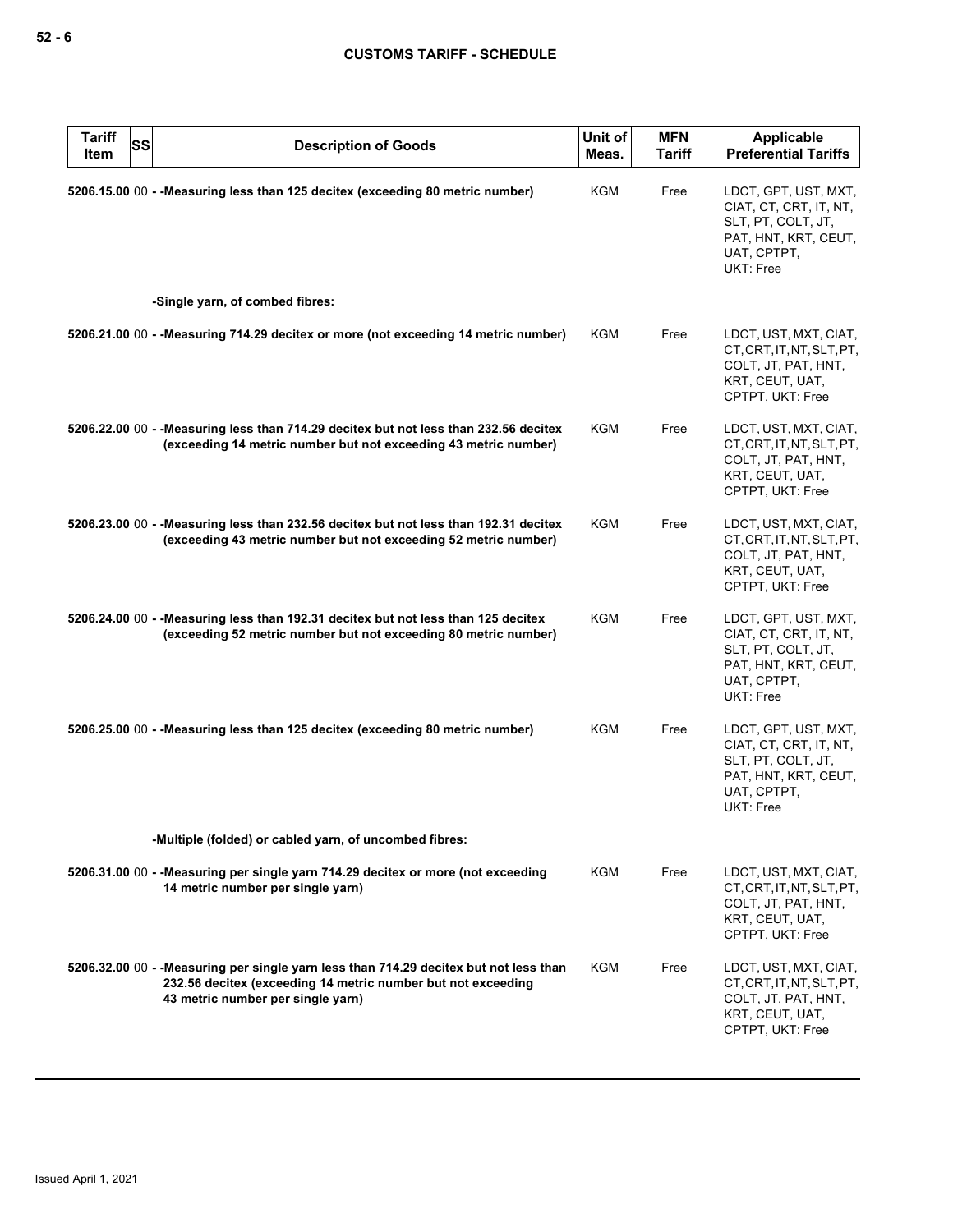| <b>Tariff</b><br>Item | SS | <b>Description of Goods</b>                                                                                                                                                                 | Unit of<br>Meas. | <b>MFN</b><br><b>Tariff</b> | <b>Applicable</b><br><b>Preferential Tariffs</b>                                                                 |
|-----------------------|----|---------------------------------------------------------------------------------------------------------------------------------------------------------------------------------------------|------------------|-----------------------------|------------------------------------------------------------------------------------------------------------------|
|                       |    | 5206.33.00 00 - - Measuring per single yarn less than 232.56 decitex but not less than<br>192.31 decitex (exceeding 43 metric number but not exceeding<br>52 metric number per single yarn) | KGM              | Free                        | LDCT, UST, MXT, CIAT,<br>CT, CRT, IT, NT, SLT, PT,<br>COLT, JT, PAT, HNT,<br>KRT, CEUT, UAT,<br>CPTPT, UKT: Free |
|                       |    | 5206.34.00 00 - - Measuring per single yarn less than 192.31 decitex but not less than<br>125 decitex (exceeding 52 metric number but not exceeding 80 metric<br>number per single yarn)    | KGM              | Free                        | LDCT, UST, MXT, CIAT,<br>CT, CRT, IT, NT, SLT, PT,<br>COLT, JT, PAT, HNT,<br>KRT, CEUT, UAT,<br>CPTPT, UKT: Free |
|                       |    | 5206.35.00 00 - - Measuring per single yarn less than 125 decitex (exceeding 80 metric<br>number per single yarn)                                                                           | KGM              | Free                        | LDCT, UST, MXT, CIAT,<br>CT, CRT, IT, NT, SLT, PT,<br>COLT, JT, PAT, HNT,<br>KRT, CEUT, UAT,<br>CPTPT, UKT: Free |
|                       |    | -Multiple (folded) or cabled yarn, of combed fibres:                                                                                                                                        |                  |                             |                                                                                                                  |
|                       |    | 5206.41.00 00 - - Measuring per single yarn 714.29 decitex or more (not exceeding<br>14 metric number per single yarn)                                                                      | KGM              | Free                        | LDCT, UST, MXT, CIAT,<br>CT, CRT, IT, NT, SLT, PT,<br>COLT, JT, PAT, HNT,<br>KRT, CEUT, UAT,<br>CPTPT, UKT: Free |
|                       |    | 5206.42.00 00 - - Measuring per single yarn less than 714.29 decitex but not less than<br>232.56 decitex (exceeding 14 metric number but not exceeding<br>43 metric number per single yarn) | <b>KGM</b>       | Free                        | LDCT, UST, MXT, CIAT,<br>CT, CRT, IT, NT, SLT, PT,<br>COLT, JT, PAT, HNT,<br>KRT, CEUT, UAT,<br>CPTPT, UKT: Free |
|                       |    | 5206.43.00 00 - - Measuring per single yarn less than 232.56 decitex but not less than<br>192.31 decitex (exceeding 43 metric number but not exceeding<br>52 metric number per single yarn) | KGM              | Free                        | LDCT, UST, MXT, CIAT,<br>CT, CRT, IT, NT, SLT, PT,<br>COLT, JT, PAT, HNT,<br>KRT, CEUT, UAT,<br>CPTPT, UKT: Free |
|                       |    | 5206.44.00 00 - - Measuring per single yarn less than 192.31 decitex but not less than<br>125 decitex (exceeding 52 metric number but not exceeding 80 metric<br>number per single yarn)    | KGM              | Free                        | LDCT, UST, MXT, CIAT,<br>CT, CRT, IT, NT, SLT, PT,<br>COLT, JT, PAT, HNT,<br>KRT, CEUT, UAT,<br>CPTPT, UKT: Free |
|                       |    | 5206.45.00 00 - - Measuring per single yarn less than 125 decitex (exceeding 80 metric<br>number per single yarn)                                                                           | KGM              | Free                        | LDCT, UST, MXT, CIAT,<br>CT, CRT, IT, NT, SLT, PT,<br>COLT, JT, PAT, HNT,<br>KRT, CEUT, UAT,<br>CPTPT, UKT: Free |
| 52.07                 |    | Cotton yarn (other than sewing thread) put up for retail sale.                                                                                                                              |                  |                             |                                                                                                                  |
|                       |    | 5207.10.00 00 -Containing 85% or more by weight of cotton                                                                                                                                   | KGM              | 8%                          | LDCT, UST, MXT, CIAT,<br>CT, CRT, IT, NT, SLT, PT,<br>COLT, JT, PAT, HNT,<br>KRT, CEUT, UAT,<br>CPTPT, UKT: Free |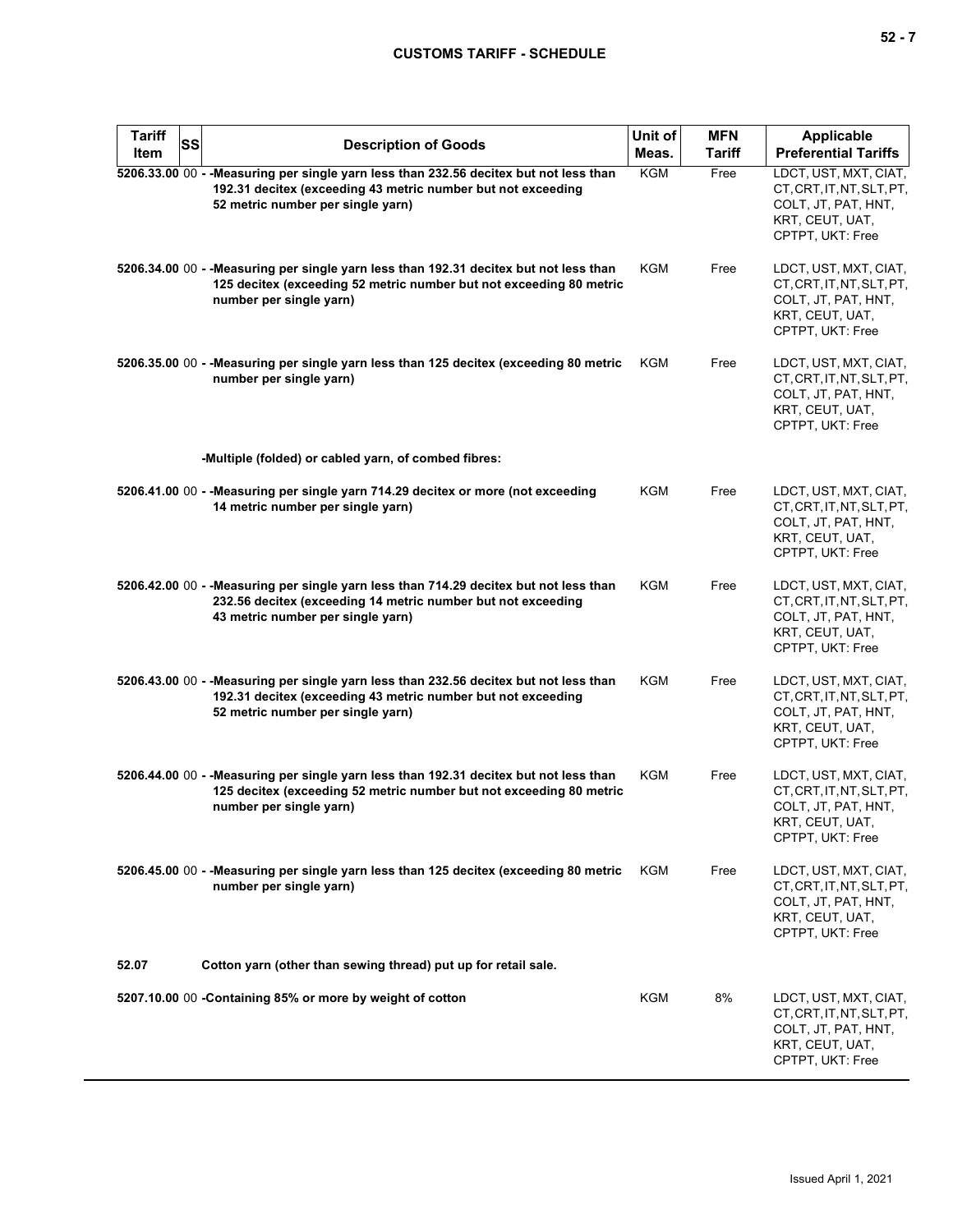| <b>Tariff</b><br><b>SS</b><br>Item | <b>Description of Goods</b>                                                                                           | Unit of<br>Meas. | <b>MFN</b><br><b>Tariff</b> | <b>Applicable</b><br><b>Preferential Tariffs</b>                                                                         |
|------------------------------------|-----------------------------------------------------------------------------------------------------------------------|------------------|-----------------------------|--------------------------------------------------------------------------------------------------------------------------|
| 5207.90.00 00 -Other               |                                                                                                                       | KGM              | Free                        | LDCT, UST, MXT, CIAT,<br>CT, CRT, IT, NT, SLT, PT,<br>COLT, JT, PAT, HNT,<br>KRT, CEUT, UAT,<br>CPTPT, UKT: Free         |
| 52.08                              | Woven fabrics of cotton, containing 85% or more by weight of cotton,<br>weighing not more than 200 g/m <sup>2</sup> . |                  |                             |                                                                                                                          |
|                                    | -Unbleached:                                                                                                          |                  |                             |                                                                                                                          |
|                                    | 5208.11.00 00 - - Plain weave, weighing not more than 100 g/m <sup>2</sup>                                            | KGM              | Free                        | LDCT, GPT, UST, MXT,<br>CIAT, CT, CRT, IT, NT,<br>SLT, PT, COLT, JT,<br>PAT, HNT, KRT, CEUT,<br>UAT, CPTPT,<br>UKT: Free |
|                                    | 5208.12.00 00 - - Plain weave, weighing more than 100 g/m <sup>2</sup>                                                | <b>KGM</b>       | Free                        | LDCT, GPT, UST, MXT,<br>CIAT, CT, CRT, IT, NT,<br>SLT, PT, COLT, JT,<br>PAT, HNT, KRT, CEUT,<br>UAT, CPTPT,<br>UKT: Free |
|                                    | 5208.13.00 00 - -3-thread or 4-thread twill, including cross twill                                                    | KGM              | Free                        | LDCT, UST, MXT, CIAT,<br>CT, CRT, IT, NT, SLT, PT,<br>COLT, JT, PAT, HNT,<br>KRT, CEUT, UAT,<br>CPTPT, UKT: Free         |
|                                    | 5208.19.00 00 - - Other fabrics                                                                                       | <b>KGM</b>       | Free                        | LDCT, GPT, UST, MXT,<br>CIAT, CT, CRT, IT, NT,<br>SLT, PT, COLT, JT,<br>PAT, HNT, KRT, CEUT,<br>UAT, CPTPT,<br>UKT: Free |
|                                    | -Bleached:                                                                                                            |                  |                             |                                                                                                                          |
|                                    | 5208.21.00 00 - - Plain weave, weighing not more than 100 g/m <sup>2</sup>                                            | KGM              | Free                        | LDCT, GPT, UST, MXT,<br>CIAT, CT, CRT, IT, NT,<br>SLT, PT, COLT, JT,<br>PAT, HNT, KRT, CEUT,<br>UAT, CPTPT,<br>UKT: Free |
|                                    | 5208.22.00 00 - - Plain weave, weighing more than 100 g/m <sup>2</sup>                                                | <b>KGM</b>       | Free                        | LDCT, GPT, UST, MXT,<br>CIAT, CT, CRT, IT, NT,<br>SLT, PT, COLT, JT,<br>PAT, HNT, KRT, CEUT,<br>UAT, CPTPT,<br>UKT: Free |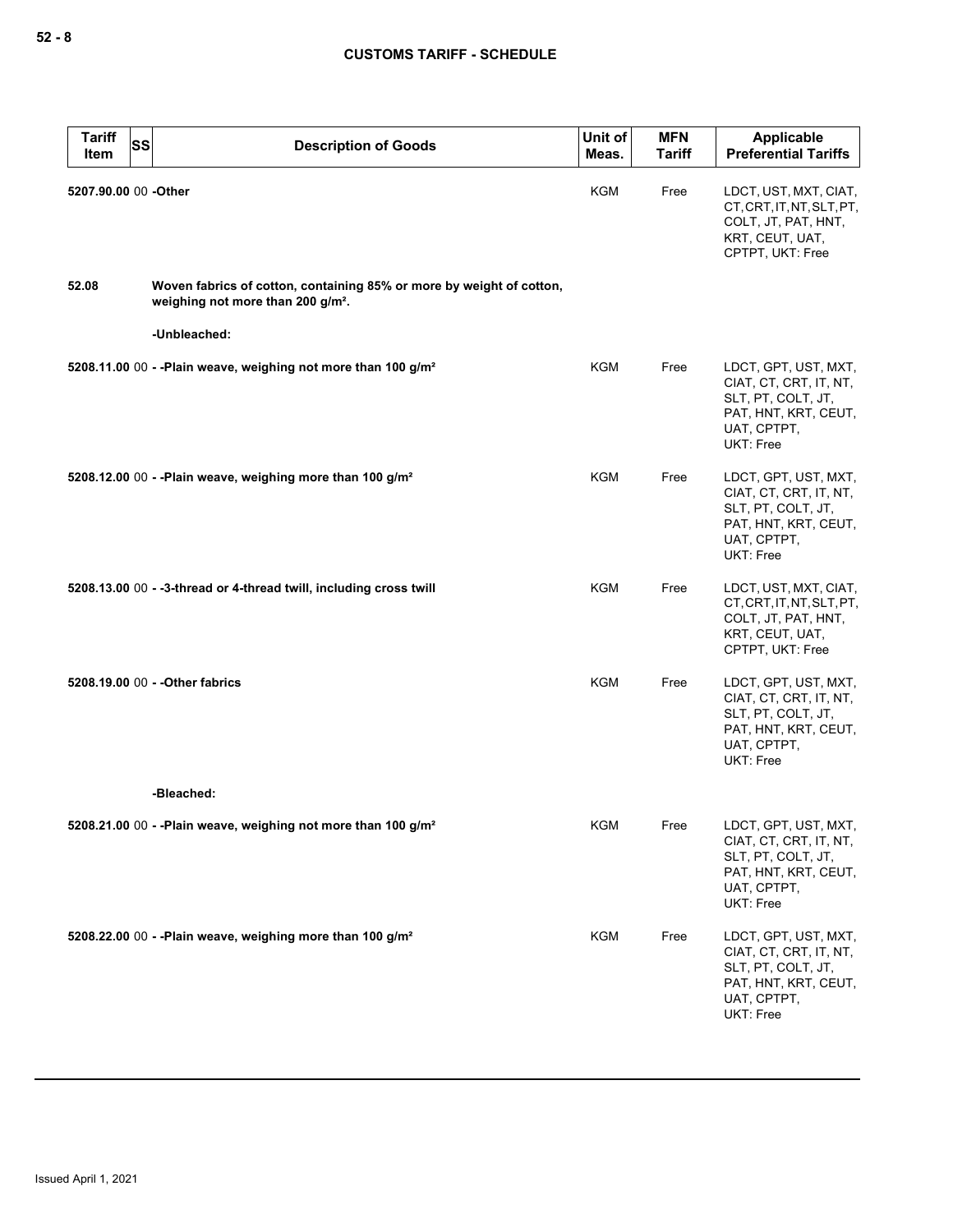| <b>Tariff</b><br>Item | <b>SS</b> | <b>Description of Goods</b>                                                | Unit of<br>Meas. | <b>MFN</b><br><b>Tariff</b> | <b>Applicable</b><br><b>Preferential Tariffs</b>                                                                         |
|-----------------------|-----------|----------------------------------------------------------------------------|------------------|-----------------------------|--------------------------------------------------------------------------------------------------------------------------|
|                       |           | 5208.23.00 00 - -3-thread or 4-thread twill, including cross twill         | KGM              | Free                        | LDCT, UST, MXT, CIAT,<br>CT, CRT, IT, NT, SLT, PT,<br>COLT, JT, PAT, HNT,<br>KRT, CEUT, UAT,<br>CPTPT, UKT: Free         |
|                       |           | 5208.29.00 00 - - Other fabrics                                            | <b>KGM</b>       | Free                        | LDCT, GPT, UST, MXT,<br>CIAT, CT, CRT, IT, NT,<br>SLT, PT, COLT, JT,<br>PAT, HNT, KRT, CEUT,<br>UAT, CPTPT,<br>UKT: Free |
|                       |           | -Dyed:                                                                     |                  |                             |                                                                                                                          |
|                       |           | 5208.31.00 00 - - Plain weave, weighing not more than 100 g/m <sup>2</sup> | KGM              | Free                        | LDCT, GPT, UST, MXT,<br>CIAT, CT, CRT, IT, NT,<br>SLT, PT, COLT, JT,<br>PAT, HNT, KRT, CEUT,<br>UAT, CPTPT,<br>UKT: Free |
|                       |           | 5208.32.00 00 - - Plain weave, weighing more than 100 g/m <sup>2</sup>     | KGM              | Free                        | LDCT, GPT, UST, MXT,<br>CIAT, CT, CRT, IT, NT,<br>SLT, PT, COLT, JT,<br>PAT, HNT, KRT, CEUT,<br>UAT, CPTPT,<br>UKT: Free |
|                       |           | 5208.33.00 00 - -3-thread or 4-thread twill, including cross twill         | <b>KGM</b>       | Free                        | LDCT, GPT, UST, MXT,<br>CIAT, CT, CRT, IT, NT,<br>SLT, PT, COLT, JT,<br>PAT, HNT, KRT, CEUT,<br>UAT, CPTPT,<br>UKT: Free |
|                       |           | 5208.39.00 00 - - Other fabrics                                            | <b>KGM</b>       | Free                        | LDCT, GPT, UST, MXT,<br>CIAT, CT, CRT, IT, NT,<br>SLT, PT, COLT, JT,<br>PAT, HNT, KRT, CEUT,<br>UAT, CPTPT,<br>UKT: Free |
|                       |           | -Of yarns of different colours:                                            |                  |                             |                                                                                                                          |
|                       |           | 5208.41.00 00 - - Plain weave, weighing not more than 100 g/m <sup>2</sup> | KGM              | Free                        | LDCT, GPT, UST, MXT,<br>CIAT, CT, CRT, IT, NT,<br>SLT, PT, COLT, JT,<br>PAT, HNT, KRT, CEUT,<br>UAT, CPTPT,<br>UKT: Free |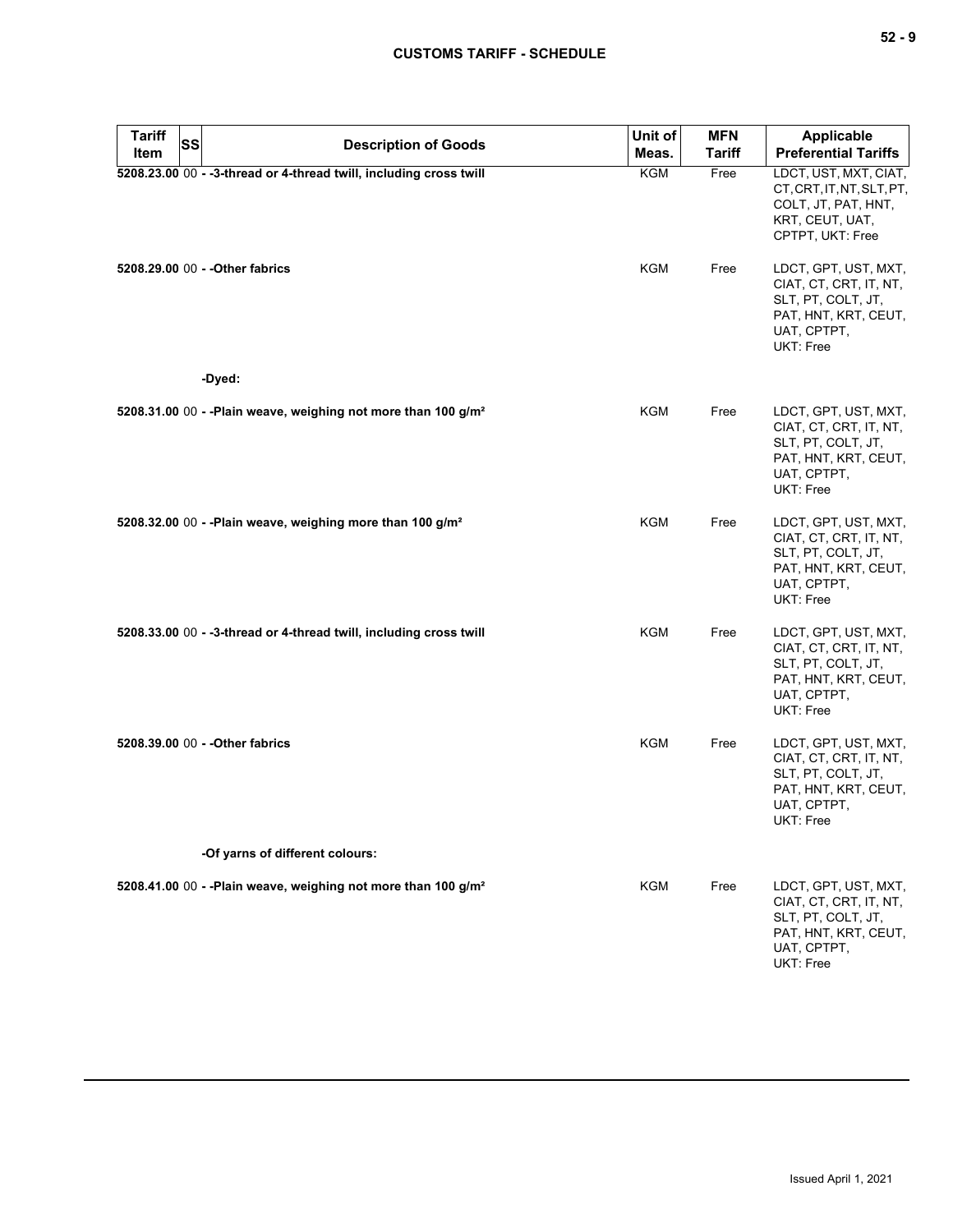| <b>Tariff</b><br><b>SS</b> | <b>Description of Goods</b>                                                                                       | Unit of                  | <b>MFN</b>    | Applicable                                                                                                               |
|----------------------------|-------------------------------------------------------------------------------------------------------------------|--------------------------|---------------|--------------------------------------------------------------------------------------------------------------------------|
| Item                       |                                                                                                                   | Meas.                    | <b>Tariff</b> | <b>Preferential Tariffs</b>                                                                                              |
|                            | 5208.42.00 00 - - Plain weave, weighing more than 100 g/m <sup>2</sup>                                            | <b>KGM</b>               | Free          | LDCT, GPT, UST, MXT,<br>CIAT, CT, CRT, IT, NT,<br>SLT, PT, COLT, JT,<br>PAT, HNT, KRT, CEUT,<br>UAT, CPTPT,<br>UKT: Free |
|                            | 5208.43.00 00 - -3-thread or 4-thread twill, including cross twill                                                | KGM                      | Free          | LDCT, GPT, UST, MXT,<br>CIAT, CT, CRT, IT, NT,<br>SLT, PT, COLT, JT,<br>PAT, HNT, KRT, CEUT,<br>UAT, CPTPT,<br>UKT: Free |
|                            | 5208.49.00 00 - - Other fabrics                                                                                   | KGM                      | Free          | LDCT, GPT, UST, MXT,<br>CIAT, CT, CRT, IT, NT,<br>SLT, PT, COLT, JT,<br>PAT, HNT, KRT, CEUT,<br>UAT, CPTPT,<br>UKT: Free |
|                            | -Printed:                                                                                                         |                          |               |                                                                                                                          |
|                            | 5208.51.00 00 - - Plain weave, weighing not more than 100 g/m <sup>2</sup>                                        | KGM                      | Free          | LDCT, UST, MXT, CIAT,<br>CT, CRT, IT, NT, SLT, PT,<br>COLT, JT, PAT, HNT,<br>KRT, CEUT, UAT,<br>CPTPT, UKT: Free         |
| 5208.52.00                 | --Plain weave, weighing more than 100 g/m <sup>2</sup>                                                            |                          | Free          | LDCT, GPT, UST, MXT,<br>CIAT, CT, CRT, IT, NT,<br>SLT, PT, COLT, JT,<br>PAT, HNT, KRT, CEUT,<br>UAT, CPTPT,<br>UKT: Free |
|                            |                                                                                                                   | <b>KGM</b><br><b>KGM</b> |               |                                                                                                                          |
|                            | 5208.59.00 00 - - Other fabrics                                                                                   | KGM                      | Free          | LDCT, GPT, UST, MXT,<br>CIAT, CT, CRT, IT, NT,<br>SLT, PT, COLT, JT,<br>PAT, HNT, KRT, CEUT,<br>UAT, CPTPT,<br>UKT: Free |
| 52.09                      | Woven fabrics of cotton, containing 85% or more by weight of cotton,<br>weighing more than 200 g/m <sup>2</sup> . |                          |               |                                                                                                                          |
|                            | -Unbleached:                                                                                                      |                          |               |                                                                                                                          |
|                            | 5209.11.00 00 - - Plain weave                                                                                     | KGM                      | Free          | LDCT, GPT, UST, MXT,<br>CIAT, CT, CRT, IT, NT,<br>SLT, PT, COLT, JT,<br>PAT, HNT, KRT, CEUT,<br>UAT, CPTPT,<br>UKT: Free |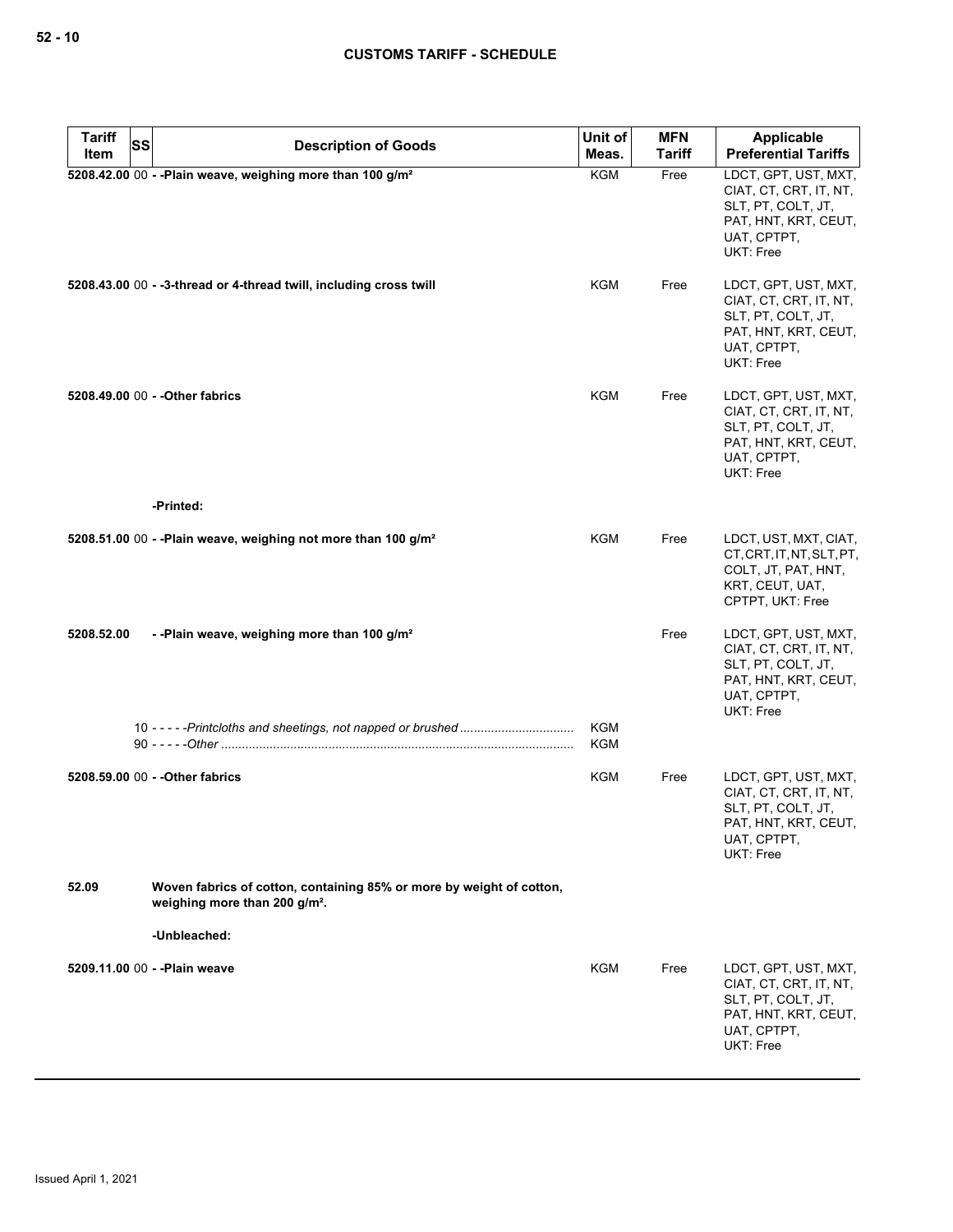| <b>Tariff</b><br><b>SS</b><br>Item | <b>Description of Goods</b>                                        | Unit of<br>Meas. | <b>MFN</b><br><b>Tariff</b> | Applicable<br><b>Preferential Tariffs</b>                                                                                          |
|------------------------------------|--------------------------------------------------------------------|------------------|-----------------------------|------------------------------------------------------------------------------------------------------------------------------------|
|                                    | 5209.12.00 00 - -3-thread or 4-thread twill, including cross twill | <b>KGM</b>       | Free                        | LDCT, UST, MXT, CIAT,<br>CT, CRT, IT, NT, SLT, PT,<br>COLT, JT, PAT, HNT,<br>KRT, CEUT, UAT,<br>CPTPT, UKT: Free                   |
|                                    | 5209.19.00 00 - - Other fabrics                                    | <b>KGM</b>       | Free                        | LDCT, GPT, UST, MXT,<br>CIAT, CT, CRT, IT, NT,<br>SLT, PT, COLT, JT,<br>PAT, HNT, KRT, CEUT,<br>UAT, CPTPT,<br>UKT: Free           |
|                                    | -Bleached:                                                         |                  |                             |                                                                                                                                    |
| 5209.21.00 00 - - Plain weave      |                                                                    | <b>KGM</b>       | Free                        | AUT, NZT, LDCT, GPT,<br>UST, MXT, CIAT, CT,<br>CRT, IT, NT, SLT, PT,<br>COLT, JT, PAT, HNT,<br>KRT, CEUT, UAT,<br>CPTPT, UKT: Free |
|                                    | 5209.22.00 00 - -3-thread or 4-thread twill, including cross twill | <b>KGM</b>       | Free                        | LDCT, UST, MXT, CIAT,<br>CT, CRT, IT, NT, SLT, PT,<br>COLT, JT, PAT, HNT,<br>KRT, CEUT, UAT,<br>CPTPT, UKT: Free                   |
|                                    | 5209.29.00 00 - - Other fabrics                                    | <b>KGM</b>       | Free                        | LDCT, GPT, UST, MXT,<br>CIAT, CT, CRT, IT, NT,<br>SLT, PT, COLT, JT,<br>PAT, HNT, KRT, CEUT,<br>UAT, CPTPT,<br>UKT: Free           |
|                                    | -Dyed:                                                             |                  |                             |                                                                                                                                    |
| 5209.31.00 00 - - Plain weave      |                                                                    | <b>KGM</b>       | Free                        | LDCT, GPT, UST, MXT,<br>CIAT, CT, CRT, IT, NT,<br>SLT, PT, COLT, JT,<br>PAT, HNT, KRT, CEUT,<br>UAI, CPIPI,<br>UKT: Free           |
|                                    | 5209.32.00 00 - -3-thread or 4-thread twill, including cross twill | KGM              | Free                        | LDCT, UST, MXT, CIAT,<br>CT, CRT, IT, NT, SLT, PT,<br>COLT, JT, PAT, HNT,<br>KRT, CEUT, UAT,<br>CPTPT, UKT: Free                   |
|                                    | 5209.39.00 00 - - Other fabrics                                    | <b>KGM</b>       | Free                        | LDCT, UST, MXT, CIAT,<br>CT, CRT, IT, NT, SLT, PT,<br>COLT, JT, PAT, HNT,<br>KRT, CEUT, UAT,<br>CPTPT, UKT: Free                   |
|                                    | -Of yarns of different colours:                                    |                  |                             |                                                                                                                                    |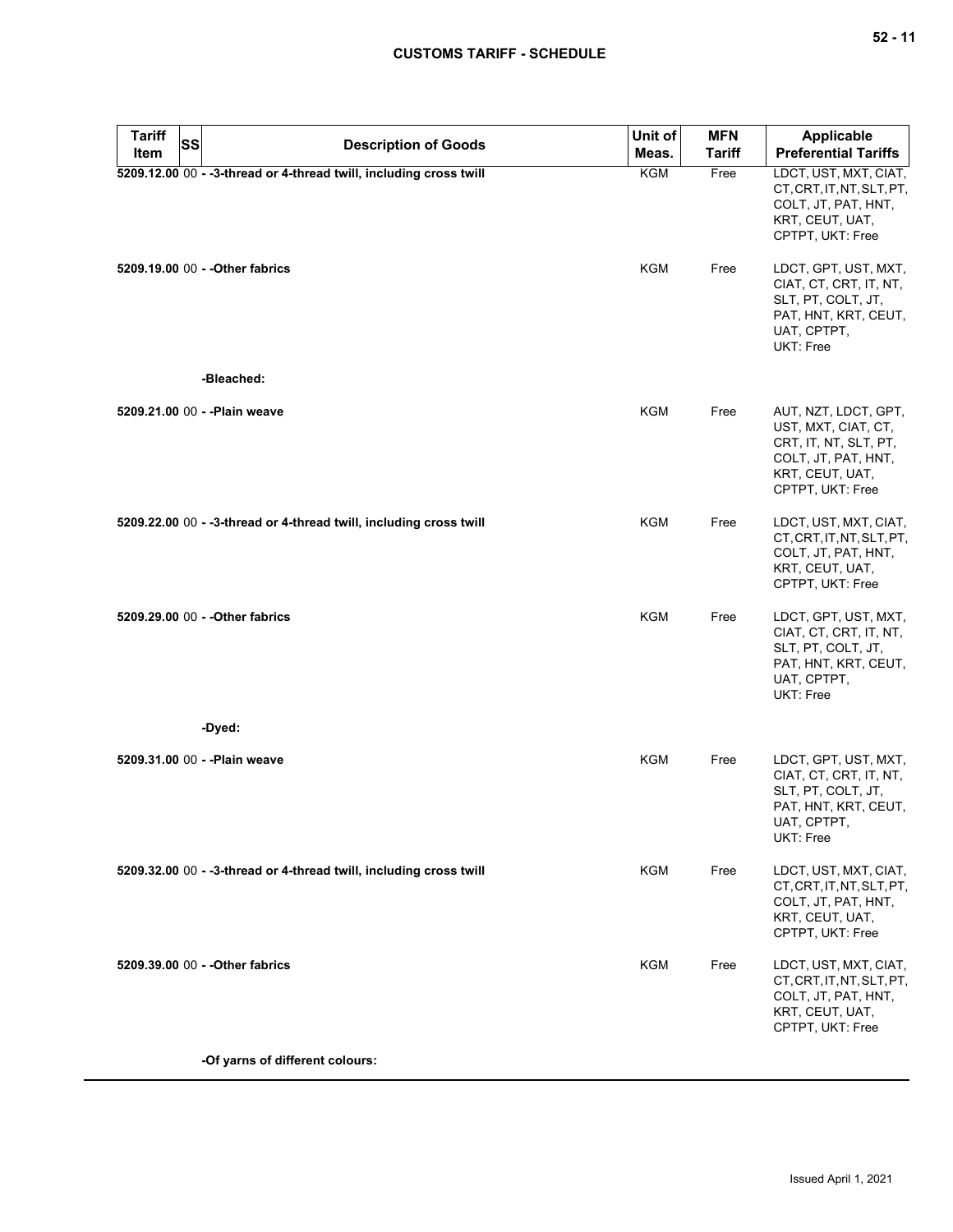| <b>Tariff</b><br><b>SS</b><br>Item | <b>Description of Goods</b>                                                                                                                                               | Unit of<br>Meas. | <b>MFN</b><br><b>Tariff</b> | Applicable<br><b>Preferential Tariffs</b>                                                                                     |
|------------------------------------|---------------------------------------------------------------------------------------------------------------------------------------------------------------------------|------------------|-----------------------------|-------------------------------------------------------------------------------------------------------------------------------|
|                                    | 5209.41.00 00 - - Plain weave                                                                                                                                             | <b>KGM</b>       | Free                        | LDCT, UST, MXT, CIAT,<br>CT, CRT, IT, NT, SLT, PT,<br>COLT, JT, PAT, HNT,<br>KRT, CEUT, UAT,<br>CPTPT, UKT: Free              |
| 5209.42.00 00 - - Denim            |                                                                                                                                                                           | KGM              | Free                        | AUT, NZT, LDCT, UST,<br>MXT, CIAT, CT, CRT,<br>IT, NT, SLT, PT, COLT,<br>JT, PAT, HNT, KRT,<br>CEUT, UAT, CPTPT,<br>UKT: Free |
|                                    | 5209.43.00 00 - - Other fabrics of 3-thread or 4-thread twill, including cross twill                                                                                      | KGM              | Free                        | LDCT, UST, MXT, CIAT,<br>CT, CRT, IT, NT, SLT, PT,<br>COLT, JT, PAT, HNT,<br>KRT, CEUT, UAT,<br>CPTPT, UKT: Free              |
|                                    | 5209.49.00 00 - - Other fabrics                                                                                                                                           | KGM              | Free                        | LDCT, UST, MXT, CIAT,<br>CT, CRT, IT, NT, SLT, PT,<br>COLT, JT, PAT, HNT,<br>KRT, CEUT, UAT,<br>CPTPT, UKT: Free              |
|                                    | -Printed:                                                                                                                                                                 |                  |                             |                                                                                                                               |
|                                    | 5209.51.00 00 - - Plain weave                                                                                                                                             | <b>KGM</b>       | Free                        | LDCT, UST, MXT, CIAT,<br>CT, CRT, IT, NT, SLT, PT,<br>COLT, JT, PAT, HNT,<br>KRT, CEUT, UAT,<br>CPTPT, UKT: Free              |
|                                    | 5209.52.00 00 - -3-thread or 4-thread twill, including cross twill                                                                                                        | <b>KGM</b>       | Free                        | LDCT, UST, MXT, CIAT,<br>CT, CRT, IT, NT, SLT, PT,<br>COLT, JT, PAT, HNT,<br>KRT, CEUT, UAT,<br>CPTPT, UKT: Free              |
|                                    | 5209.59.00 00 - - Other fabrics                                                                                                                                           | KGM              | Free                        | LDCT, UST, MXT, CIAT,<br>CT, CRT, IT, NT, SLT, PT,<br>COLT, JT, PAT, HNT,<br>KRT, CEUT, UAT,<br>CPTPT, UKT: Free              |
| 52.10                              | Woven fabrics of cotton, containing less than 85% by weight of cotton,<br>mixed mainly or solely with man-made fibres, weighing not more than<br>$200$ g/m <sup>2</sup> . |                  |                             |                                                                                                                               |
|                                    | -Unbleached:                                                                                                                                                              |                  |                             |                                                                                                                               |
|                                    | 5210.11.00 00 - - Plain weave                                                                                                                                             | KGM              | Free                        | LDCT, UST, MXT, CIAT,<br>CT, CRT, IT, NT, SLT, PT,<br>COLT, JT, PAT, HNT,<br>KRT, CEUT, UAT,<br>CPTPT, UKT: Free              |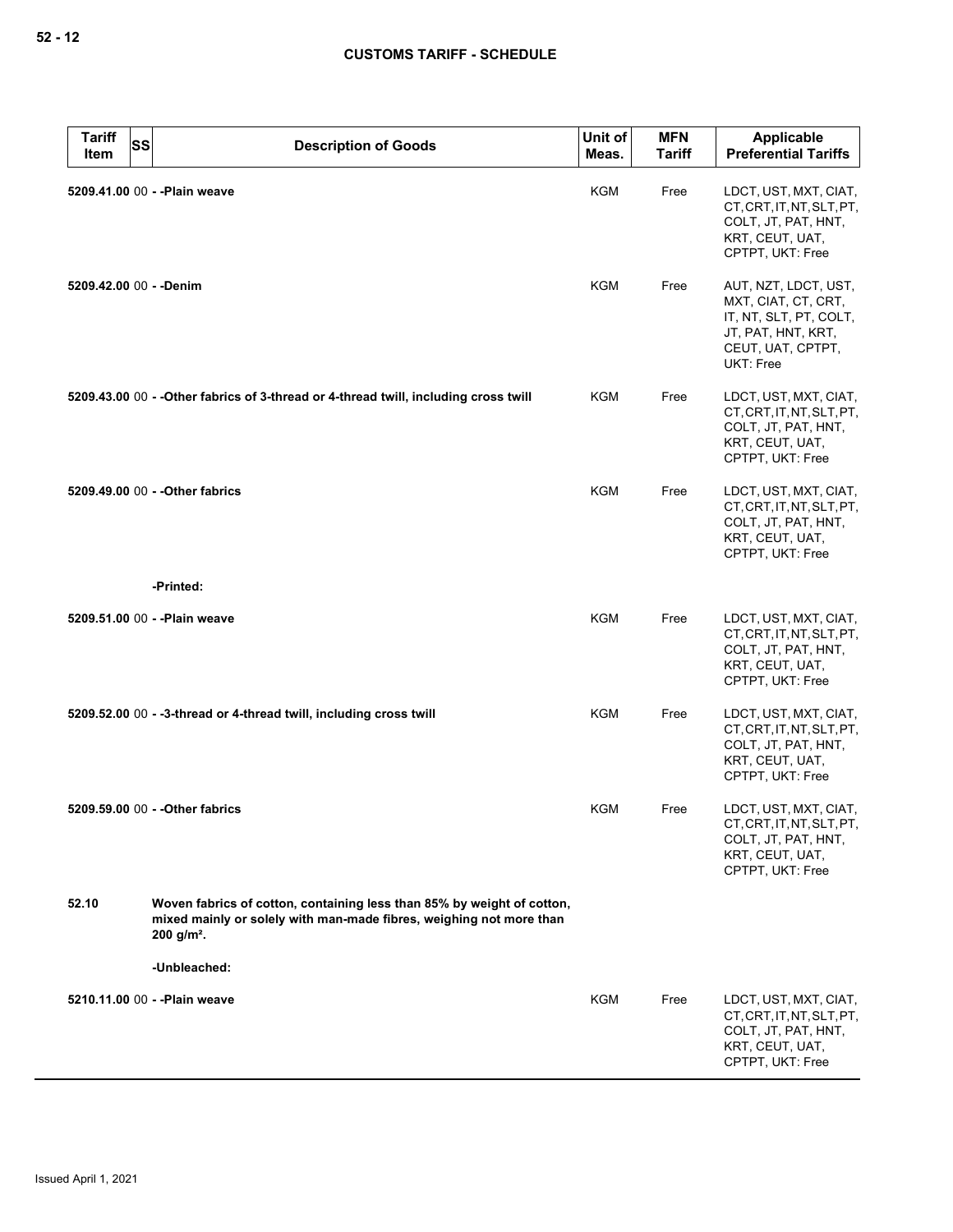| <b>Tariff</b><br>SS<br>Item   | <b>Description of Goods</b>                                        | Unit of<br>Meas. | <b>MFN</b><br><b>Tariff</b> | <b>Applicable</b><br><b>Preferential Tariffs</b>                                                                 |
|-------------------------------|--------------------------------------------------------------------|------------------|-----------------------------|------------------------------------------------------------------------------------------------------------------|
|                               | 5210.19.00 00 - - Other fabrics<br>-Bleached:                      | KGM              | Free                        | LDCT, UST, MXT, CIAT,<br>CT, CRT, IT, NT, SLT, PT,<br>COLT, JT, PAT, HNT,<br>KRT, CEUT, UAT,<br>CPTPT, UKT: Free |
|                               |                                                                    |                  |                             |                                                                                                                  |
| 5210.21.00 00 - - Plain weave |                                                                    | KGM              | Free                        | LDCT, UST, MXT, CIAT,<br>CT, CRT, IT, NT, SLT, PT,<br>COLT, JT, PAT, HNT,<br>KRT, CEUT, UAT,<br>CPTPT, UKT: Free |
|                               | 5210.29.00 00 - - Other fabrics                                    | <b>KGM</b>       | Free                        | LDCT, UST, MXT, CIAT,<br>CT, CRT, IT, NT, SLT, PT,<br>COLT, JT, PAT, HNT,<br>KRT, CEUT, UAT,<br>CPTPT, UKT: Free |
|                               | -Dyed:                                                             |                  |                             |                                                                                                                  |
| 5210.31.00 00 - - Plain weave |                                                                    | KGM              | Free                        | LDCT, UST, MXT, CIAT,<br>CT, CRT, IT, NT, SLT, PT,<br>COLT, JT, PAT, HNT,<br>KRT, CEUT, UAT,<br>CPTPT, UKT: Free |
|                               | 5210.32.00 00 - -3-thread or 4-thread twill, including cross twill | KGM              | Free                        | LDCT, UST, MXT, CIAT,<br>CT, CRT, IT, NT, SLT, PT,<br>COLT, JT, PAT, HNT,<br>KRT, CEUT, UAT,<br>CPTPT, UKT: Free |
|                               | 5210.39.00 00 - - Other fabrics                                    | <b>KGM</b>       | Free                        | LDCT, UST, MXT, CIAT,<br>CT, CRT, IT, NT, SLT, PT,<br>COLT, JT, PAT, HNT,<br>KRT, CEUT, UAT,<br>CPTPT, UKT: Free |
|                               | -Of yarns of different colours:                                    |                  |                             |                                                                                                                  |
| 5210.41.00 00 - - Plain weave |                                                                    | KGM              | Free                        | LDCT, UST, MXT, CIAT,<br>CT, CRT, IT, NT, SLT, PT,<br>COLT, JT, PAT, HNT,<br>KRT, CEUT, UAT,<br>CPTPT, UKT: Free |
|                               | 5210.49.00 00 - - Other fabrics                                    | KGM              | Free                        | LDCT, UST, MXT, CIAT,<br>CT.CRT.IT.NT.SLT.PT.<br>COLT, JT, PAT, HNT,<br>KRT, CEUT, UAT,<br>CPTPT, UKT: Free      |
|                               | -Printed:                                                          |                  |                             |                                                                                                                  |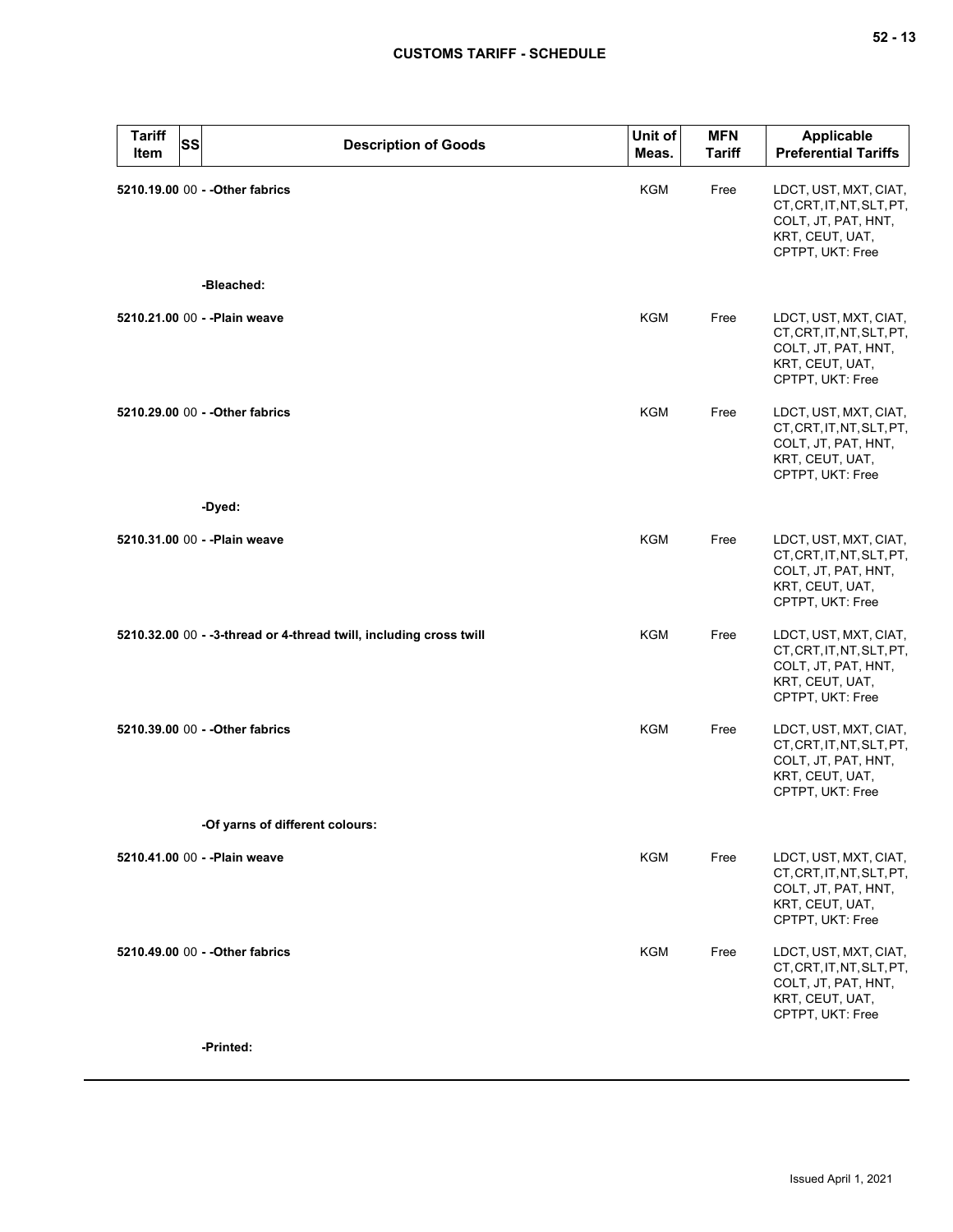| <b>Tariff</b><br><b>SS</b> | <b>Description of Goods</b>                                                                                                                                           | Unit of    | <b>MFN</b>    | Applicable                                                                                                                    |
|----------------------------|-----------------------------------------------------------------------------------------------------------------------------------------------------------------------|------------|---------------|-------------------------------------------------------------------------------------------------------------------------------|
| Item                       |                                                                                                                                                                       | Meas.      | <b>Tariff</b> | <b>Preferential Tariffs</b>                                                                                                   |
|                            | 5210.51.00 00 - - Plain weave                                                                                                                                         | <b>KGM</b> | Free          | AUT, NZT, LDCT, UST,<br>MXT, CIAT, CT, CRT,<br>IT, NT, SLT, PT, COLT,<br>JT, PAT, HNT, KRT,<br>CEUT, UAT, CPTPT,<br>UKT: Free |
|                            | 5210.59.00 00 - - Other fabrics                                                                                                                                       | KGM        | Free          | LDCT, UST, MXT, CIAT,<br>CT, CRT, IT, NT, SLT, PT,<br>COLT, JT, PAT, HNT,<br>KRT, CEUT, UAT,<br>CPTPT, UKT: Free              |
| 52.11                      | Woven fabrics of cotton, containing less than 85% by weight of cotton,<br>mixed mainly or solely with man-made fibres, weighing more than<br>$200$ g/m <sup>2</sup> . |            |               |                                                                                                                               |
|                            | -Unbleached:                                                                                                                                                          |            |               |                                                                                                                               |
|                            | 5211.11.00 00 - - Plain weave                                                                                                                                         | KGM        | Free          | LDCT, UST, MXT, CIAT,<br>CT, CRT, IT, NT, SLT, PT,<br>COLT, JT, PAT, HNT,<br>KRT, CEUT, UAT,<br>CPTPT, UKT: Free              |
|                            | 5211.12.00 00 - -3-thread or 4-thread twill, including cross twill                                                                                                    | <b>KGM</b> | Free          | LDCT, UST, MXT, CIAT,<br>CT, CRT, IT, NT, SLT, PT,<br>COLT, JT, PAT, HNT,<br>KRT, CEUT, UAT,<br>CPTPT, UKT: Free              |
|                            | 5211.19.00 00 - - Other fabrics                                                                                                                                       | <b>KGM</b> | Free          | LDCT, UST, MXT, CIAT,<br>CT, CRT, IT, NT, SLT, PT,<br>COLT, JT, PAT, HNT,<br>KRT, CEUT, UAT,<br>CPTPT, UKT: Free              |
| 5211.20.00 00 -Bleached    |                                                                                                                                                                       | <b>KGM</b> | Free          | LDCT, UST, MXT, CIAT,<br>CT, CRT, IT, NT, SLT, PT,<br>COLT, JT, PAT, HNT,<br>KRT, CEUT, UAT,<br>CPTPT, UKT: Free              |
|                            | -Dyed:                                                                                                                                                                |            |               |                                                                                                                               |
|                            | 5211.31.00 00 - - Plain weave                                                                                                                                         | <b>KGM</b> | Free          | LDCT, UST, MXT, CIAT,<br>CT, CRT, IT, NT, SLT, PT,<br>COLT, JT, PAT, HNT,<br>KRT, CEUT, UAT,<br>CPTPT, UKT: Free              |
|                            | 5211.32.00 00 - -3-thread or 4-thread twill, including cross twill                                                                                                    | KGM        | Free          | LDCT, UST, MXT, CIAT,<br>CT, CRT, IT, NT, SLT, PT,<br>COLT, JT, PAT, HNT,<br>KRT, CEUT, UAT,<br>CPTPT, UKT: Free              |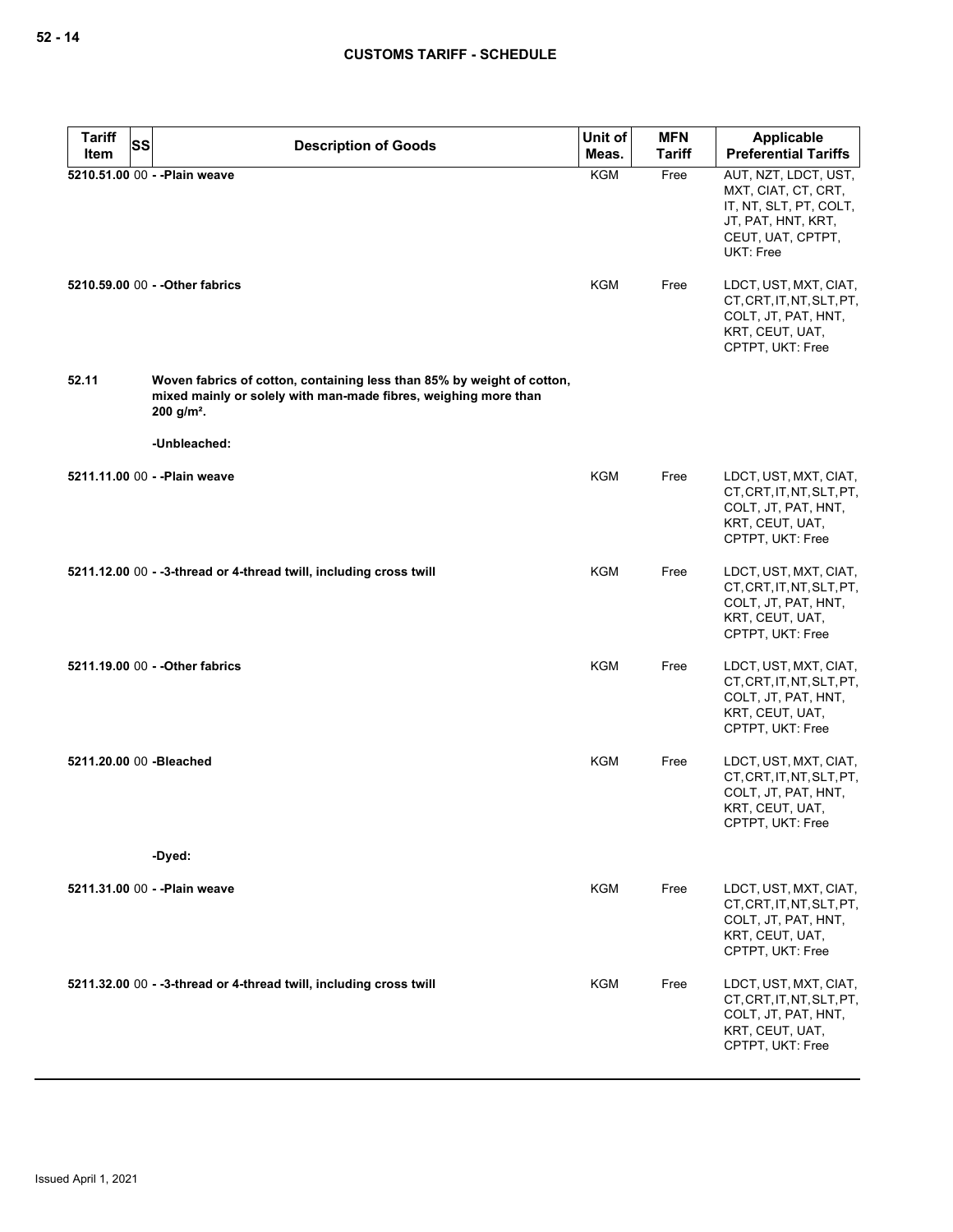| <b>Tariff</b><br><b>SS</b><br><b>Item</b> | <b>Description of Goods</b>                                                          | Unit of<br>Meas. | <b>MFN</b><br><b>Tariff</b> | <b>Applicable</b><br><b>Preferential Tariffs</b>                                                                 |
|-------------------------------------------|--------------------------------------------------------------------------------------|------------------|-----------------------------|------------------------------------------------------------------------------------------------------------------|
|                                           | 5211.39.00 00 - - Other fabrics                                                      | <b>KGM</b>       | Free                        | LDCT, UST, MXT, CIAT,<br>CT, CRT, IT, NT, SLT, PT,<br>COLT, JT, PAT, HNT,<br>KRT, CEUT, UAT,<br>CPTPT, UKT: Free |
|                                           | -Of yarns of different colours:                                                      |                  |                             |                                                                                                                  |
|                                           | 5211.41.00 00 - - Plain weave                                                        | <b>KGM</b>       | Free                        | LDCT, UST, MXT, CIAT,<br>CT, CRT, IT, NT, SLT, PT,<br>COLT, JT, PAT, HNT,<br>KRT, CEUT, UAT,<br>CPTPT, UKT: Free |
| 5211.42.00 00 - - Denim                   |                                                                                      | <b>KGM</b>       | Free                        | LDCT, UST, MXT, CIAT,<br>CT, CRT, IT, NT, SLT, PT,<br>COLT, JT, PAT, HNT,<br>KRT, CEUT, UAT,<br>CPTPT, UKT: Free |
|                                           | 5211.43.00 00 - - Other fabrics of 3-thread or 4-thread twill, including cross twill | KGM              | Free                        | LDCT, UST, MXT, CIAT,<br>CT, CRT, IT, NT, SLT, PT,<br>COLT, JT, PAT, HNT,<br>KRT, CEUT, UAT,<br>CPTPT, UKT: Free |
|                                           | 5211.49.00 00 - - Other fabrics                                                      | <b>KGM</b>       | Free                        | LDCT, UST, MXT, CIAT,<br>CT, CRT, IT, NT, SLT, PT,<br>COLT, JT, PAT, HNT,<br>KRT, CEUT, UAT,<br>CPTPT, UKT: Free |
|                                           | -Printed:                                                                            |                  |                             |                                                                                                                  |
|                                           | 5211.51.00 00 - - Plain weave                                                        | <b>KGM</b>       | Free                        | LDCT, UST, MXT, CIAT,<br>CT, CRT, IT, NT, SLT, PT,<br>COLT, JT, PAT, HNT,<br>KRT, CEUT, UAT,<br>CPTPT, UKT: Free |
|                                           | 5211.52.00 00 - -3-thread or 4-thread twill, including cross twill                   | KGM              | Free                        | LDCT, UST, MXT, CIAT,<br>CT, CRT, IT, NT, SLT, PT,<br>COLT, JT, PAT, HNT,<br>KRT, CEUT, UAT,<br>CPTPT, UKT: Free |
|                                           | 5211.59.00 00 - - Other fabrics                                                      | KGM              | Free                        | LDCT, UST, MXT, CIAT,<br>CT, CRT, IT, NT, SLT, PT,<br>COLT, JT, PAT, HNT,<br>KRT, CEUT, UAT,<br>CPTPT, UKT: Free |
| 52.12                                     | Other woven fabrics of cotton.                                                       |                  |                             |                                                                                                                  |
|                                           | -Weighing not more than 200 g/m <sup>2</sup> :                                       |                  |                             |                                                                                                                  |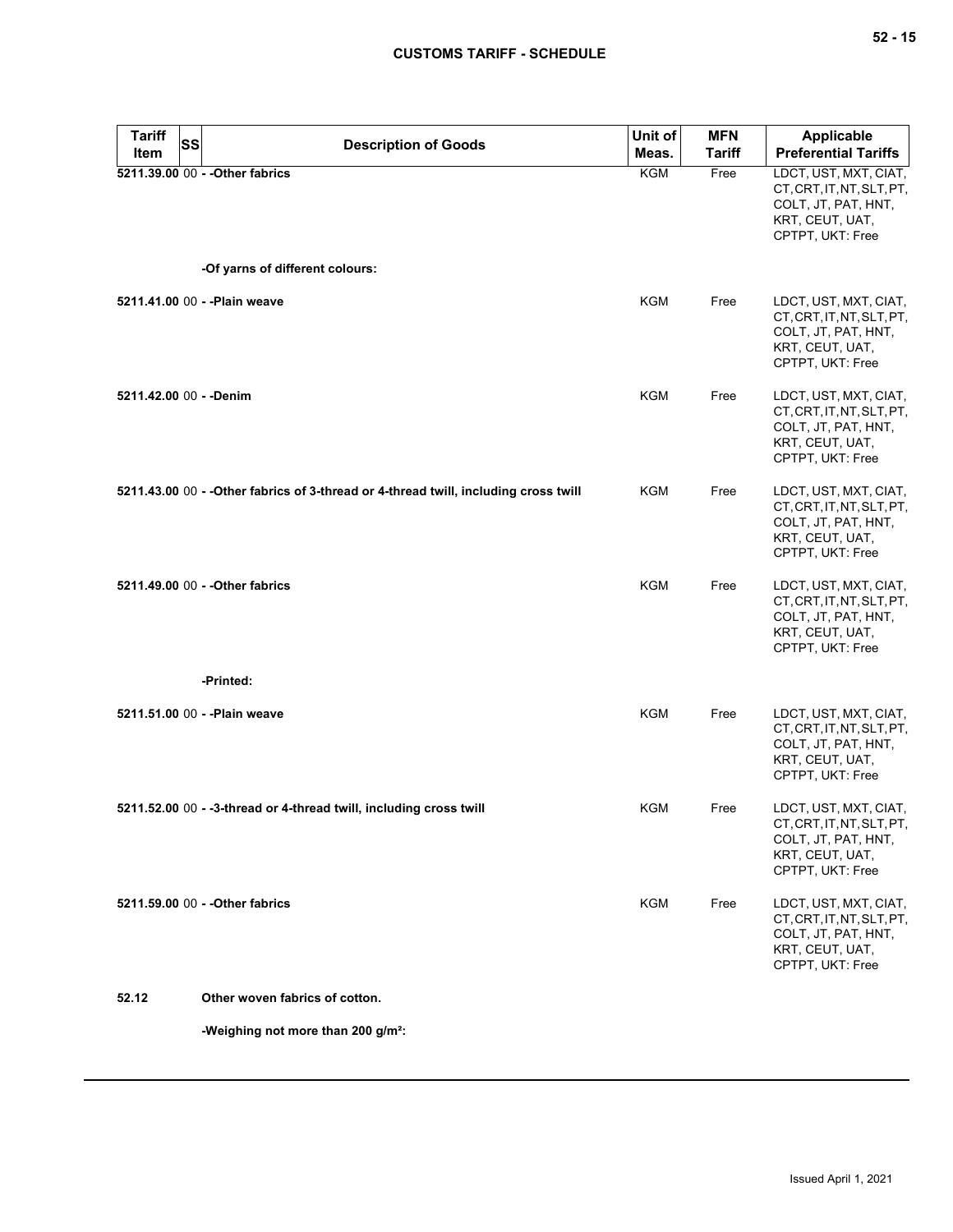| <b>Tariff</b>             | SS<br><b>Description of Goods</b>               | Unit of    | <b>MFN</b>    | <b>Applicable</b>                                                                                                               |
|---------------------------|-------------------------------------------------|------------|---------------|---------------------------------------------------------------------------------------------------------------------------------|
| Item                      |                                                 | Meas.      | <b>Tariff</b> | <b>Preferential Tariffs</b>                                                                                                     |
|                           | 5212.11.00 00 - - Unbleached                    | <b>KGM</b> | Free          | LDCT, GPT, UST, MXT,<br>CIAT, CT, CRT, IT, NT,<br>SLT, PT, COLT, JT,<br>PAT, HNT, KRT, CEUT,<br>UAT, CPTPT,<br><b>UKT: Free</b> |
|                           | 5212.12.00 00 - - Bleached                      | <b>KGM</b> | Free          | LDCT, GPT, UST, MXT,<br>CIAT, CT, CRT, IT, NT,<br>SLT, PT, COLT, JT,<br>PAT, HNT, KRT, CEUT,<br>UAT, CPTPT,<br><b>UKT: Free</b> |
| 5212.13.00 00 - - Dyed    |                                                 | KGM        | Free          | LDCT, GPT, UST, MXT,<br>CIAT, CT, CRT, IT, NT,<br>SLT, PT, COLT, JT,<br>PAT, HNT, KRT, CEUT,<br>UAT, CPTPT,<br><b>UKT: Free</b> |
|                           | 5212.14.00 00 - - Of yarns of different colours | <b>KGM</b> | Free          | LDCT, GPT, UST, MXT,<br>CIAT, CT, CRT, IT, NT,<br>SLT, PT, COLT, JT,<br>PAT, HNT, KRT, CEUT,<br>UAT, CPTPT,<br>UKT: Free        |
| 5212.15.00 00 - - Printed |                                                 | <b>KGM</b> | Free          | LDCT, GPT, UST, MXT,<br>CIAT, CT, CRT, IT, NT,<br>SLT, PT, COLT, JT,<br>PAT, HNT, KRT, CEUT,<br>UAT, CPTPT,<br>UKT: Free        |
|                           | -Weighing more than 200 g/m <sup>2</sup> :      |            |               |                                                                                                                                 |
|                           | 5212.21.00 00 - - Unbleached                    | <b>KGM</b> | Free          | LDCT, GPT, UST, MXT,<br>CIAT, CT, CRT, IT, NT,<br>SLT, PT, COLT, JT,<br>PAT, HNT, KRT, CEUT,<br>UAT, CPTPT,<br>UKT: Free        |
|                           | 5212.22.00 00 - - Bleached                      | <b>KGM</b> | Free          | LDCT, GPT, UST, MXT,<br>CIAT, CT, CRT, IT, NT,<br>SLT, PT, COLT, JT,<br>PAT, HNT, KRT, CEUT,<br>UAT, CPTPT,<br>UKT: Free        |
| 5212.23.00 00 - - Dyed    |                                                 | <b>KGM</b> | Free          | LDCT, GPT, UST, MXT,<br>CIAT, CT, CRT, IT, NT,<br>SLT, PT, COLT, JT,<br>PAT, HNT, KRT, CEUT,<br>UAT, CPTPT,<br>UKT: Free        |